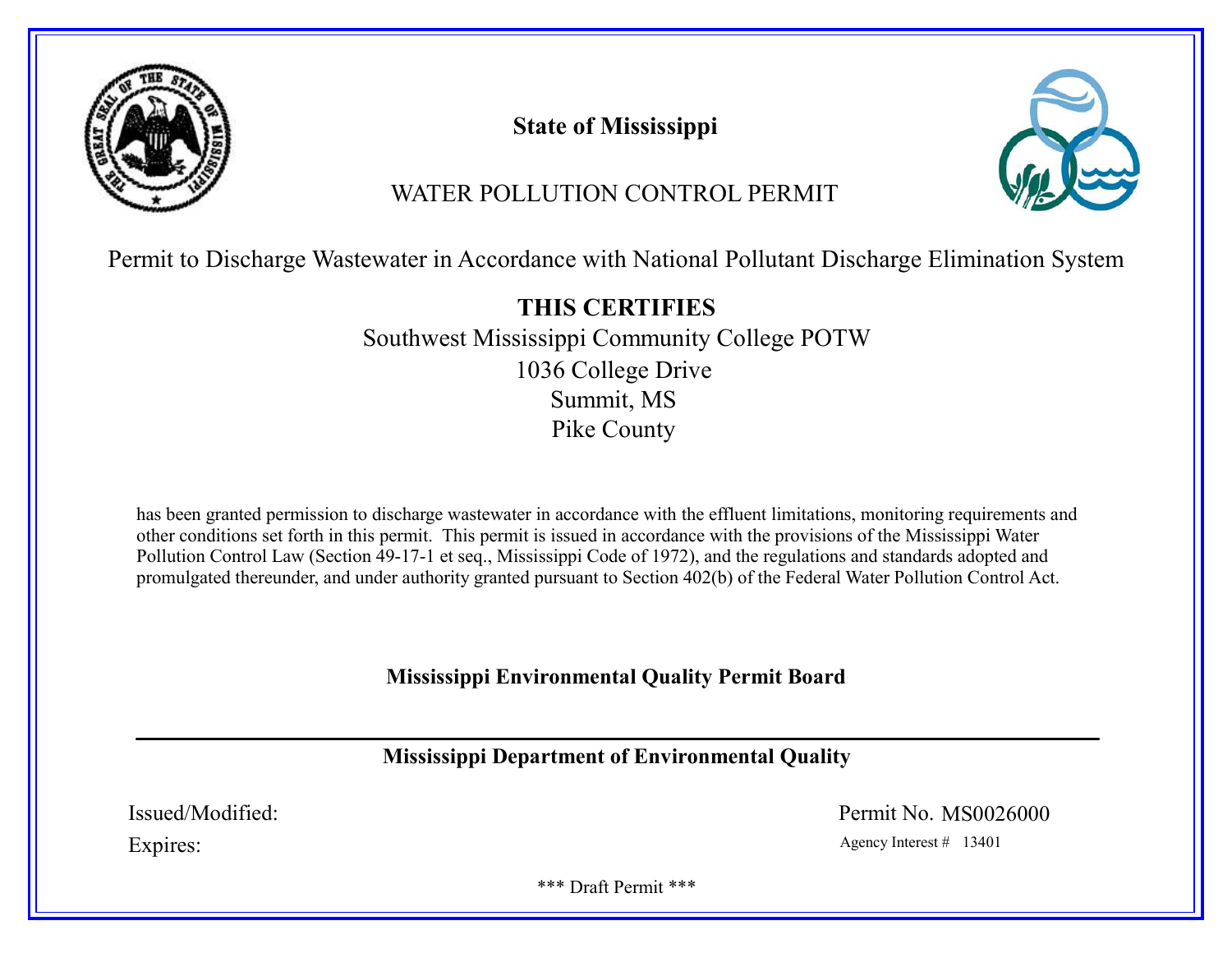# **Table of Contents**

| <b>Other Relevant Documents:</b>                                         |  |
|--------------------------------------------------------------------------|--|
| $\mathbf{r}$ , $\mathbf{r}$ , $\mathbf{r}$ , $\mathbf{r}$ , $\mathbf{r}$ |  |

Municipal 2A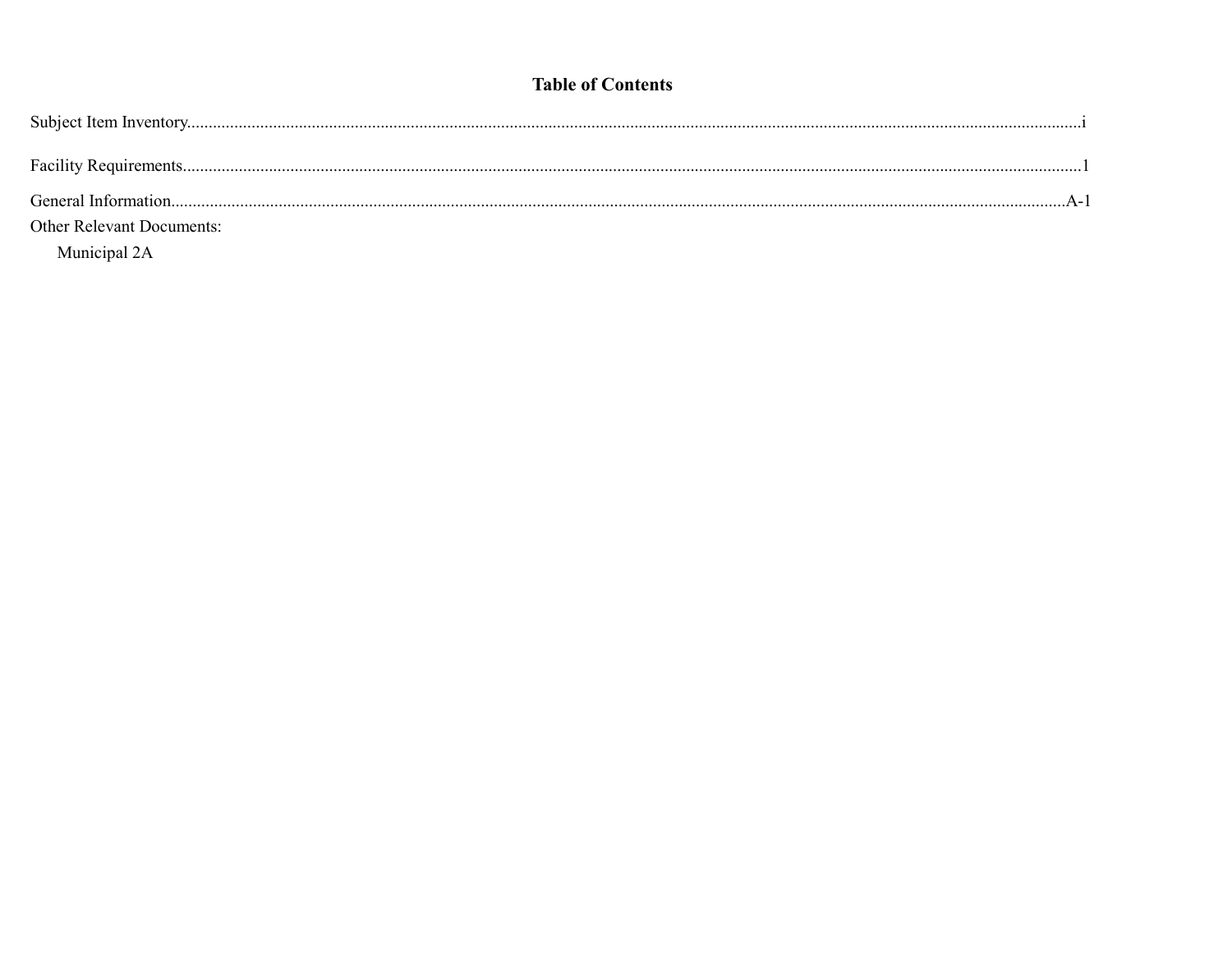#### Permit Number:MS0026000 Activity ID No.: PER20220001 Southwest Mississippi Community College POTW Subject Item Inventory

### Subject Item Inventory:

| ID          | Designation   | <b>Description</b>                |
|-------------|---------------|-----------------------------------|
| AI1340      | MS0026000     |                                   |
| <b>RPNT</b> | MS0026000-001 | Outfall 001 (Domestic Wastewater) |

### Receiving Stream Relationships:

| <b>Subject Item</b>                                    | Relationship    | <b>Receiving Stream</b> |
|--------------------------------------------------------|-----------------|-------------------------|
| Outfall 001 (Domestic Wastewater)<br>RPNT <sub>1</sub> | Discharges Into | ∣Unnamed Creek          |
|                                                        | I`hen Into      | 'Clear Creek            |

| <b>KEY</b>                            |                                                |
|---------------------------------------|------------------------------------------------|
| $ACT = Activity$                      | $AI = Agency Interest$                         |
| $AREA = Area$                         | $CAFO =$ Concentrated Animal Feeding Operation |
| $\text{CONT} = \text{Control Device}$ | $EQPT = Equipment$                             |
| $IA = Insignificant Activity$         | $IMPD = Impoundment$                           |
| $MAFO = Animal Feeding Operation$     | $PCS = PCs$                                    |
| $RPNT = Release Point$                | $TRMT = Treatment$                             |
| $WDPT = Without$ Withdrawal Point     |                                                |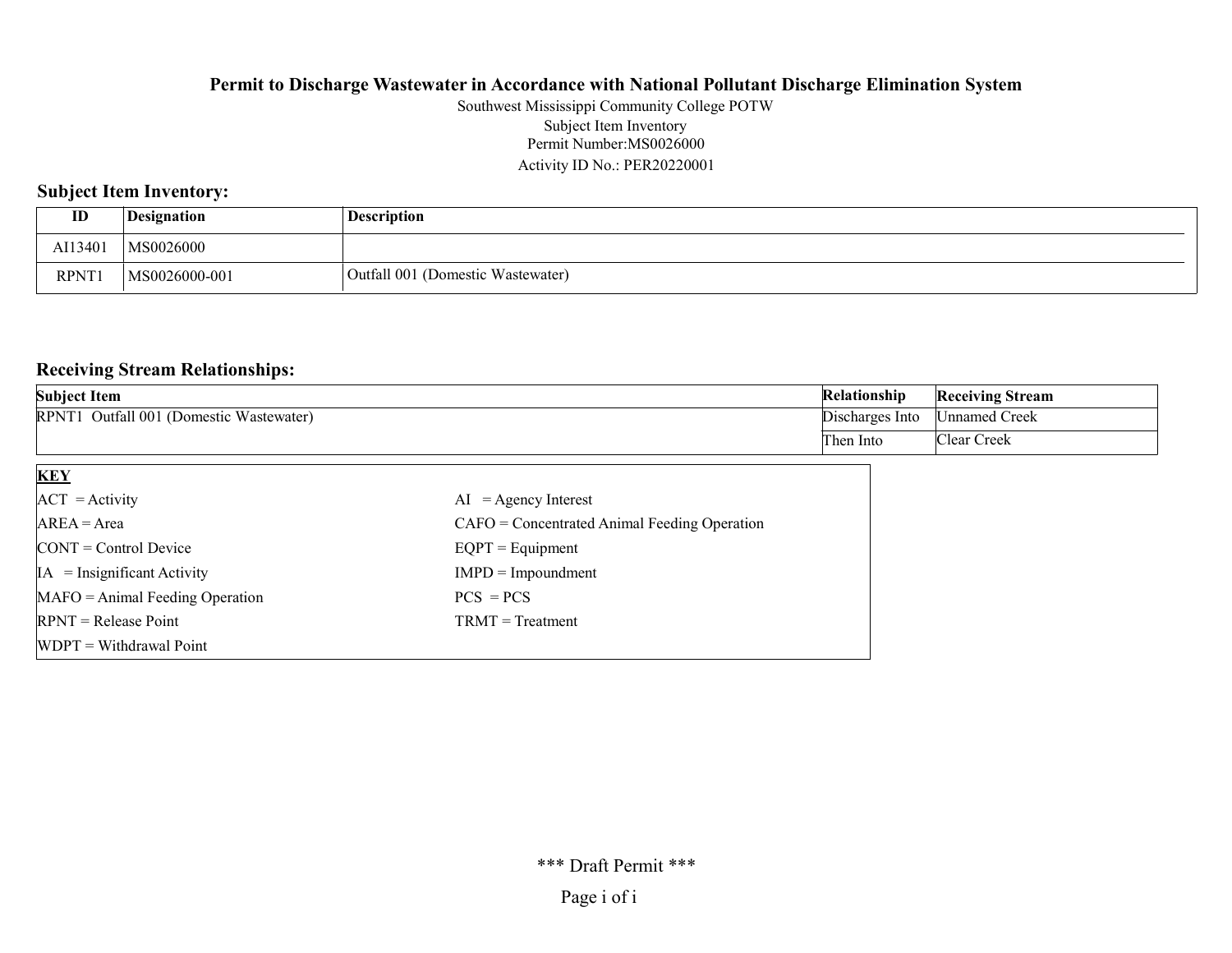# EFFLUENT LIMITATIONS AND MONITORING REQUIREMENTS

#### Outfall 001 (Domestic Wastewater) Subject Item:

#### RPNT0000000001: MS0026000-001

Such discharges shall be limited and monitored by the permittee as specified below:

|                                                                                              | <b>Discharge Limitations</b>                          |                                                       |                                                     |                                      |                                           |                                           |                                    | <b>Monitoring Requirements</b>   |                        |                     |
|----------------------------------------------------------------------------------------------|-------------------------------------------------------|-------------------------------------------------------|-----------------------------------------------------|--------------------------------------|-------------------------------------------|-------------------------------------------|------------------------------------|----------------------------------|------------------------|---------------------|
| <b>Parameter</b>                                                                             | <b>Quantity</b> /<br><b>Loading</b><br><b>Average</b> | <b>Quantity</b> /<br><b>Loading</b><br><b>Maximum</b> | <b>Quantity</b> /<br><b>Loading</b><br><b>Units</b> | Quality /<br>Conc.<br><b>Minimum</b> | <b>Quality</b><br>Conc.<br><b>Average</b> | <b>Quality</b><br>Conc.<br><b>Maximum</b> | Quality /<br>Conc.<br><b>Units</b> | <b>Frequency</b>                 | <b>Sample Type</b>     | <b>Which Months</b> |
| <b>Chlorine</b> , total residual<br><b>Effluent</b>                                          | ******                                                | ******                                                | ******                                              | ******                               | 0.011<br>Maximum<br>Monthly<br>Average    | 0.019<br>Maximum<br>Weekly<br>Average     | mg/L                               | 5 Times per Week 24-hr Composite |                        | Jan-Dec             |
| E coli<br><b>Effluent</b>                                                                    | ******                                                | ******                                                | ******                                              | ******                               | 126<br>Maximum<br>Monthly<br>Average      | 410<br>Maximum<br>Weekly<br>Average       | $#$ of<br>colonies/100<br>ml       | Monthly                          | Grab Sampling          | Jan-Dec             |
| <b>Flow</b><br><b>Effluent</b>                                                               | 0.1<br>Maximum<br>Monthly<br>Average                  | Report<br>Maximum<br>Weekly<br>Average                | Million<br>Gallons per<br>Day                       | ******                               | ******                                    | ******                                    | ******                             | 5 Times per Week                 | Continuous<br>Recorder | Jan-Dec             |
| Nitrogen (Total)<br><b>Effluent</b>                                                          | Report<br>Maximum<br>Monthly<br>Average               | Report<br>Maximum<br>Weekly<br>Average                | pounds per<br>day                                   | ******                               | Report<br>Maximum<br>Monthly<br>Average   | Report<br>Maximum<br>Weekly<br>Average    | mg/L                               | Monthly                          | 24-hr Composite        | Jan-Dec             |
| <b>Oxygen Demand,</b><br>biochemical, 5-day<br>$(20$ degrees $C$ )<br><b>Effluent</b>        | 8<br>Maximum<br>Monthly<br>Average                    | 13<br>Maximum<br>Weekly<br>Average                    | pounds per<br>day                                   | ******                               | 10<br>Maximum<br>Monthly<br>Average       | 15<br>Maximum<br>Weekly<br>Average        | mg/L                               | Monthly                          | 24-hr Composite        | Jan-Dec             |
| <b>Oxygen Demand,</b><br>biochemical, 5-day<br>$(20$ degrees $C$ )<br><b>Influent</b>        | Report<br>Maximum<br>Monthly<br>Average               | Report<br>Maximum<br>Weekly<br>Average                | pounds per<br>day                                   | ******                               | Report<br>Maximum<br>Monthly<br>Average   | Report<br>Maximum<br>Weekly<br>Average    | mg/L                               | Monthly                          | 24-hr Composite        | Jan-Dec             |
| <b>Oxygen Demand,</b><br>biochemical, 5-day<br>$(20$ degrees $C$ )<br><b>Percent Removal</b> | ******                                                | ******                                                | ******                                              | 85<br>Minimum                        | ******                                    | ******                                    | $\frac{0}{0}$                      | Annually                         | Calculations           | Jan-Dec             |
| Oxygen, dissolved<br><b>Effluent</b>                                                         | ******                                                | ******                                                | ******                                              | 6.0<br>Minimum                       | ******                                    | ******                                    | mg/L                               | Monthly                          | Grab Sampling          | Jan-Dec             |

Limits and Monitoring 1 of 3

\*\*\* Draft Permit \*\*\*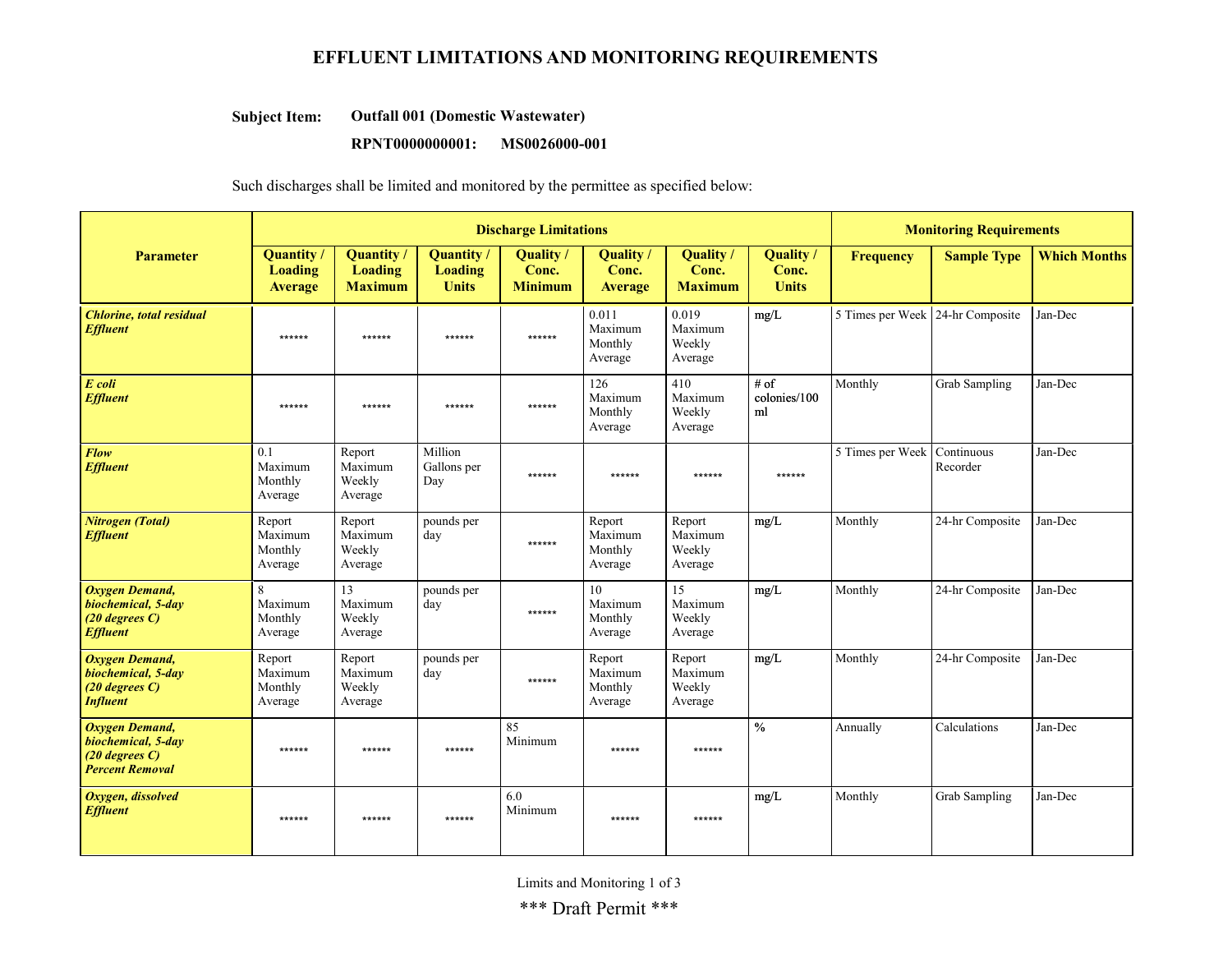# EFFLUENT LIMITATIONS AND MONITORING REQUIREMENTS

#### Outfall 001 (Domestic Wastewater) Subject Item:

#### RPNT0000000001: MS0026000-001

Such discharges shall be limited and monitored by the permittee as specified below:

|                                                                            | <b>Discharge Limitations</b>                 |                                                |                                              |                                      |                                         |                                        |                                    | <b>Monitoring Requirements</b> |                    |                     |  |
|----------------------------------------------------------------------------|----------------------------------------------|------------------------------------------------|----------------------------------------------|--------------------------------------|-----------------------------------------|----------------------------------------|------------------------------------|--------------------------------|--------------------|---------------------|--|
| <b>Parameter</b>                                                           | <b>Quantity</b><br>Loading<br><b>Average</b> | <b>Quantity</b> /<br>Loading<br><b>Maximum</b> | <b>Quantity</b> /<br>Loading<br><b>Units</b> | Quality /<br>Conc.<br><b>Minimum</b> | Quality /<br>Conc.<br><b>Average</b>    | Quality /<br>Conc.<br><b>Maximum</b>   | Quality /<br>Conc.<br><b>Units</b> | <b>Frequency</b>               | <b>Sample Type</b> | <b>Which Months</b> |  |
| Oxygen, dissolved<br><b>In Aeration Unit</b>                               | ******                                       | ******                                         | ******                                       | Report<br>Minimum                    | ******                                  | Report<br>Maximum                      | mg/L                               | 5 Times per Week Grab Sampling |                    | Jan-Dec             |  |
| pH<br><b>Effluent</b>                                                      | ******                                       | ******                                         | ******                                       | 6.0<br>Minimum                       | ******                                  | 9.0<br>Maximum                         | <b>SU</b>                          | 5 Times per Week               | Grab Sampling      | Jan-Dec             |  |
| pH<br><b>Influent</b>                                                      | ******                                       | ******                                         | ******                                       | Report<br>Minimum                    | ******                                  | Report<br>Maximum                      | SU                                 | 5 Times per Week               | Grab Sampling      | Jan-Dec             |  |
| <b>Phosphorus (Total)</b><br><b>Effluent</b>                               | Report<br>Maximum<br>Monthly<br>Average      | Report<br>Maximum<br>Weekly<br>Average         | pounds per<br>day                            | ******                               | Report<br>Maximum<br>Monthly<br>Average | Report<br>Maximum<br>Weekly<br>Average | mg/L                               | Monthly                        | 24-hr Composite    | Jan-Dec             |  |
| <b>Sludge Settleability 30</b><br><b>Minute</b><br><b>In Aeration Unit</b> | ******                                       | ******                                         | ******                                       | Report<br>Minimum                    | ******                                  | Report<br>Maximum                      | m/L                                | 5 Times per Week   Measurement |                    | Jan-Dec             |  |
| <b>Solids (Total Suspended)</b><br><b>Effluent</b>                         | 25<br>Maximum<br>Monthly<br>Average          | 38<br>Maximum<br>Weekly<br>Average             | pounds per<br>day                            | ******                               | 30<br>Maximum<br>Monthly<br>Average     | 45<br>Maximum<br>Weekly<br>Average     | mg/L                               | Monthly                        | 24-hr Composite    | Jan-Dec             |  |
| <b>Solids (Total Suspended)</b><br><b>Influent</b>                         | Report<br>Maximum<br>Monthly<br>Average      | Report<br>Maximum<br>Weekly<br>Average         | pounds per<br>day                            | ******                               | Report<br>Maximum<br>Monthly<br>Average | Report<br>Maximum<br>Weekly<br>Average | mg/L                               | Monthly                        | 24-hr Composite    | Jan-Dec             |  |
| <b>Solids (Total Suspended)</b><br><b>Percent Removal</b>                  | ******                                       | ******                                         | ******                                       | 85<br>Minimum                        | ******                                  | ******                                 | $\frac{0}{0}$                      | Annually                       | Calculations       | Jan-Dec             |  |

Limits and Monitoring 2 of 3

\*\*\* Draft Permit \*\*\*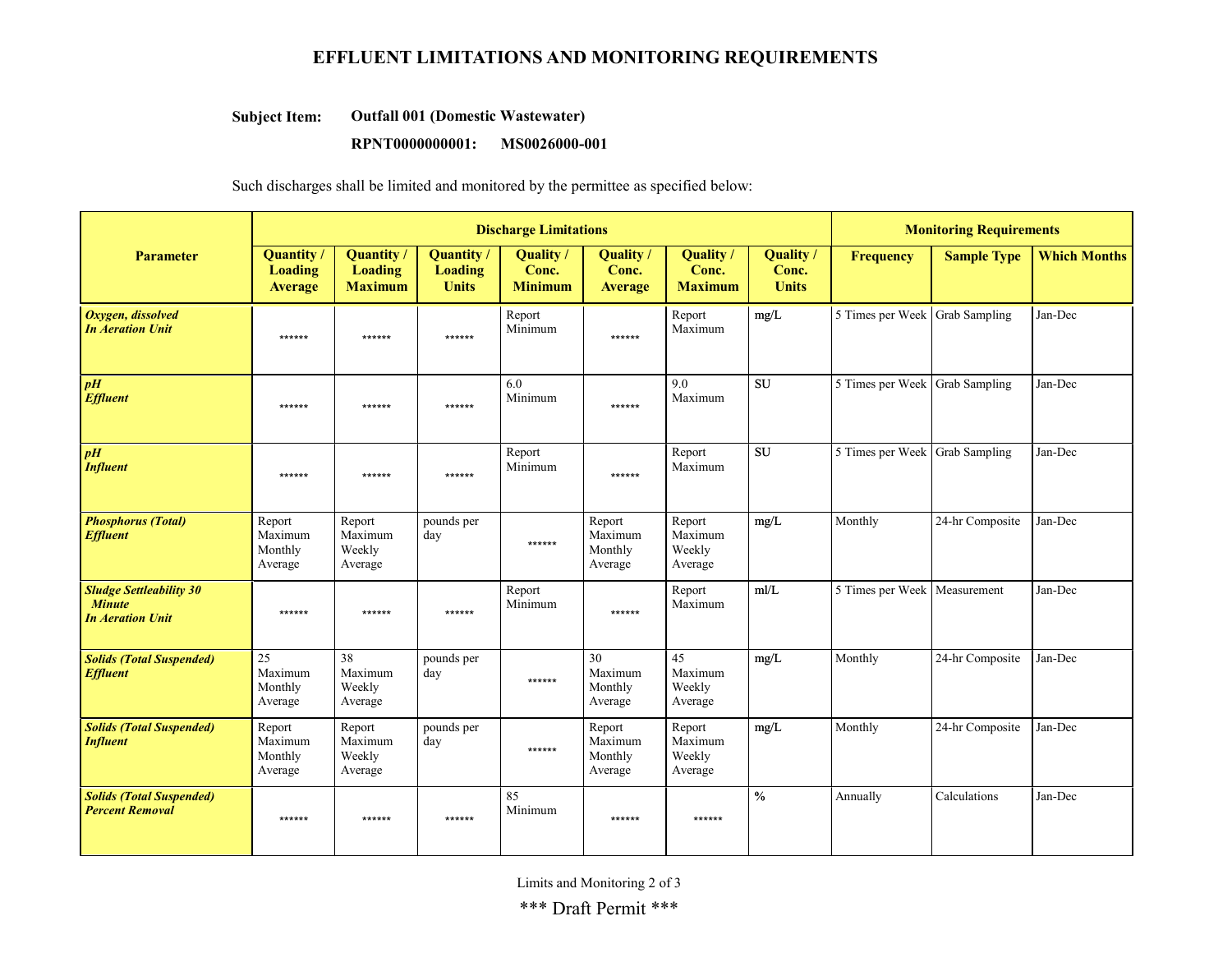# EFFLUENT LIMITATIONS AND MONITORING REQUIREMENTS

#### Outfall 001 (Domestic Wastewater) Subject Item:

#### RPNT0000000001: MS0026000-001

Such discharges shall be limited and monitored by the permittee as specified below:

|                                                                                    | <b>Discharge Limitations</b>                   |                                              |                                            |                                      |                                           |                                        |                                           |                  | <b>Monitoring Requirements</b> |                     |  |
|------------------------------------------------------------------------------------|------------------------------------------------|----------------------------------------------|--------------------------------------------|--------------------------------------|-------------------------------------------|----------------------------------------|-------------------------------------------|------------------|--------------------------------|---------------------|--|
| <b>Parameter</b>                                                                   | <b>Quantity</b> /<br>Loading<br><b>Average</b> | <b>Quantity</b><br>Loading<br><b>Maximum</b> | <b>Quantity</b><br>Loading<br><b>Units</b> | Quality /<br>Conc.<br><b>Minimum</b> | <b>Quality</b><br>Conc.<br><b>Average</b> | Quality /<br>Conc.<br><b>Maximum</b>   | <b>Quality</b> /<br>Conc.<br><b>Units</b> | <b>Frequency</b> | <b>Sample Type</b>             | <b>Which Months</b> |  |
| <b>Ammonia Nitrogen, Total</b><br>(as N)<br><b>Effluent</b><br>[Phase II]          | 1.7<br>Maximum<br>Monthly<br>Average           | 2.6<br>Maximum<br>Weekly<br>Average          | pounds per<br>day                          | ******                               | Maximum<br>Monthly<br>Average             | Maximum<br>Weekly<br>Average           | mg/L                                      | Monthly          | 24-hr Composite                | Jan-Dec             |  |
| <b>Ammonia Nitrogen, Total</b><br>(as N)<br><b>Influent</b><br>[Phase I, Phase II] | Report<br>Maximum<br>Monthly<br>Average        | Report<br>Maximum<br>Weekly<br>Average       | pounds per<br>day                          | ******                               | Report<br>Maximum<br>Monthly<br>Average   | Report<br>Maximum<br>Weekly<br>Average | mg/L                                      | Monthly          | 24-hr Composite                | Jan-Dec             |  |
| <b>Ammonia Nitrogen, Total</b><br>(as N)<br><b>Effluent</b><br>[Phase II]          | 1.14<br>Maximum<br>Monthly<br>Average          | 1.71<br>Maximum<br>Weekly<br>Average         | pounds per<br>day                          | ******                               | 1.37<br>Maximum<br>Monthly<br>Average     | 2.1<br>Maximum<br>Weekly<br>Average    | mg/L                                      | Monthly          | 24-hr Composite                | Jan-Dec             |  |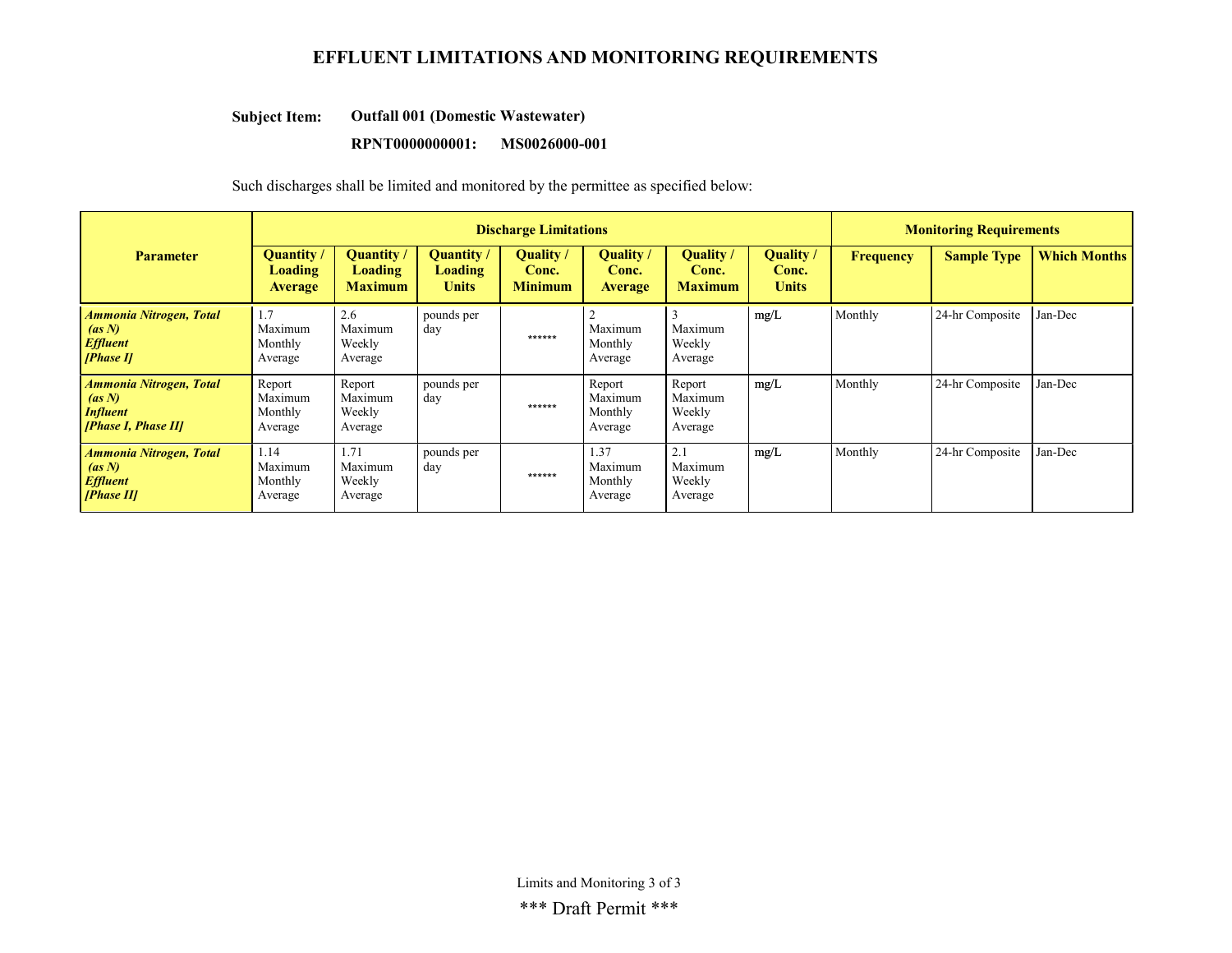Southwest Mississippi Community College POTW Facility Requirements Permit Number:MS0026000 Activity ID No.: PER20220001

#### AI0000013401 (MS0026000):

Limitation Requirements:

| Condition<br>No. | Parameter | Condition                                                                                                                                                                                                                                                                                              |
|------------------|-----------|--------------------------------------------------------------------------------------------------------------------------------------------------------------------------------------------------------------------------------------------------------------------------------------------------------|
| $L-1$            |           | There shall be no discharge of floating solids or visible foam in other than trace amounts. [11 Miss. Admin. Code Pt. 6, R.<br>2.2.A(2).                                                                                                                                                               |
| $L-2$            |           | The effluent shall not cause an accumulation of solids or sewage sludges in the receiving stream. [11 Miss. Admin. Code Pt. 6, R.<br>2.2.A(2).                                                                                                                                                         |
| $L-3$            |           | The discharges shall not cause the occurrence of a visible sheen on the surface of the receiving waters. [11 Miss. Admin. Code Pt.<br>6, R. 2.2.A(2).                                                                                                                                                  |
| $L-4$            |           | Samples taken in compliance with the monitoring requirements specified in this permit shall be taken at the nearest accessible<br>point after final treatment but prior to mixing with the receiving stream or as otherwise specified in this permit. [11 Miss. Admin.<br>Code Pt. 6, R. 1.1.4.A(28).] |

Record-Keeping Requirements:

| Condition<br>No. | Condition                                                                                                                                                                                                                                                                                                             |
|------------------|-----------------------------------------------------------------------------------------------------------------------------------------------------------------------------------------------------------------------------------------------------------------------------------------------------------------------|
| $R-1$            | Recording of Results                                                                                                                                                                                                                                                                                                  |
|                  | For each measurement or sample taken pursuant to the requirements of this permit, the permittee shall maintain records of all information obtained from such<br>monitoring including:                                                                                                                                 |
|                  | $(1)$ The exact place, date, and time of sampling;<br>(2) The dates the analyses were performed;<br>(3) The person(s) who performed the analyses;<br>(4) The analytical techniques, procedures or methods used; and<br>(5) The results of all required analyses. [11 Miss. Admin. Code Pt. 6, R. 1.1.4.A $(29)(a)$ .] |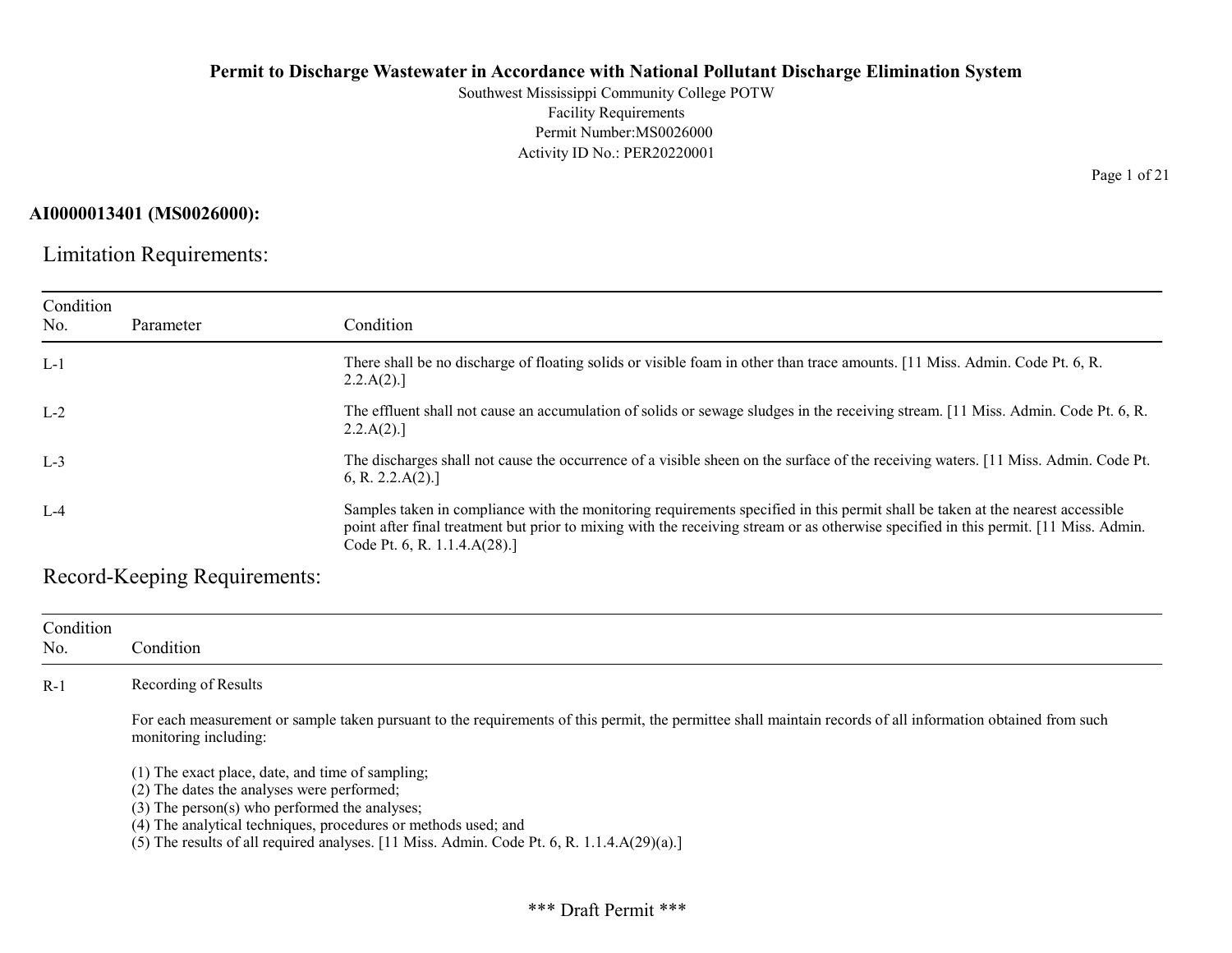Southwest Mississippi Community College POTW Facility Requirements Permit Number:MS0026000 Activity ID No.: PER20220001

# AI0000013401 (continued):

Submittal/Action Requirements:

| Condition<br>No. | Condition                                                                                                                                                                                                                                                                                                                                                                                                                                                                                                                                                                                                                                                                                                                                                                                                                                                                                                                                                                                                                                                                                                                                                                                                                                                                                                                                                                                                                                                                                                                                                                                                                                                                             |
|------------------|---------------------------------------------------------------------------------------------------------------------------------------------------------------------------------------------------------------------------------------------------------------------------------------------------------------------------------------------------------------------------------------------------------------------------------------------------------------------------------------------------------------------------------------------------------------------------------------------------------------------------------------------------------------------------------------------------------------------------------------------------------------------------------------------------------------------------------------------------------------------------------------------------------------------------------------------------------------------------------------------------------------------------------------------------------------------------------------------------------------------------------------------------------------------------------------------------------------------------------------------------------------------------------------------------------------------------------------------------------------------------------------------------------------------------------------------------------------------------------------------------------------------------------------------------------------------------------------------------------------------------------------------------------------------------------------|
| $S-1$            | Sludge Management Requirements.                                                                                                                                                                                                                                                                                                                                                                                                                                                                                                                                                                                                                                                                                                                                                                                                                                                                                                                                                                                                                                                                                                                                                                                                                                                                                                                                                                                                                                                                                                                                                                                                                                                       |
|                  | (1) General Compliance: The permittee shall comply with all existing Federal and State laws and regulations that apply to its sewage sludge use and disposal<br>practice(s), with the Mississippi Nonhazardous Waste Management Regulations and with the CWA Section 405(d) technical standards when promulgated.<br>(2) Reopener: If an applicable "acceptable management practice" or numerical limitation for pollutants in sewage sludge promulgated under Section $405(d)(2)$ of the<br>Clean Water Act, as amended by the Water Quality Act of 1987, is more stringent than the sludge pollutant limit or acceptable managment practice in this permit, or<br>controls a pollutant to conform to the requirements promulgated under Section $405(d)(2)$ . The permittee shall comply with the limitations by no later than the<br>compiance deadline specified in the applicable regulations as required by Section $405(d)(2)(D)$ of the Clean Water Act.<br>(3) Notice of Change in Sludge Disposal Practice: The permittee shall give prior notice to the Director of any change(s) planned in the permittee's sludge use or<br>disposal practice.<br>(4) Cause for Modification: 40 CFR 122.62(a)(1) provides that the following is a cause for modification but not revocation and reissuance of permits except when<br>the permittee requests or agrees.<br>(5) Alterations: There are material and substantial changes or additions to the permitted facility or activity which occurred after permit issuance which justify the<br>application of permit conditions that are different or absent in the existing permit. [11 Miss. Admin. Code Pt. 6, Ch. 1, Subch. 1.] |

Page 2 of 21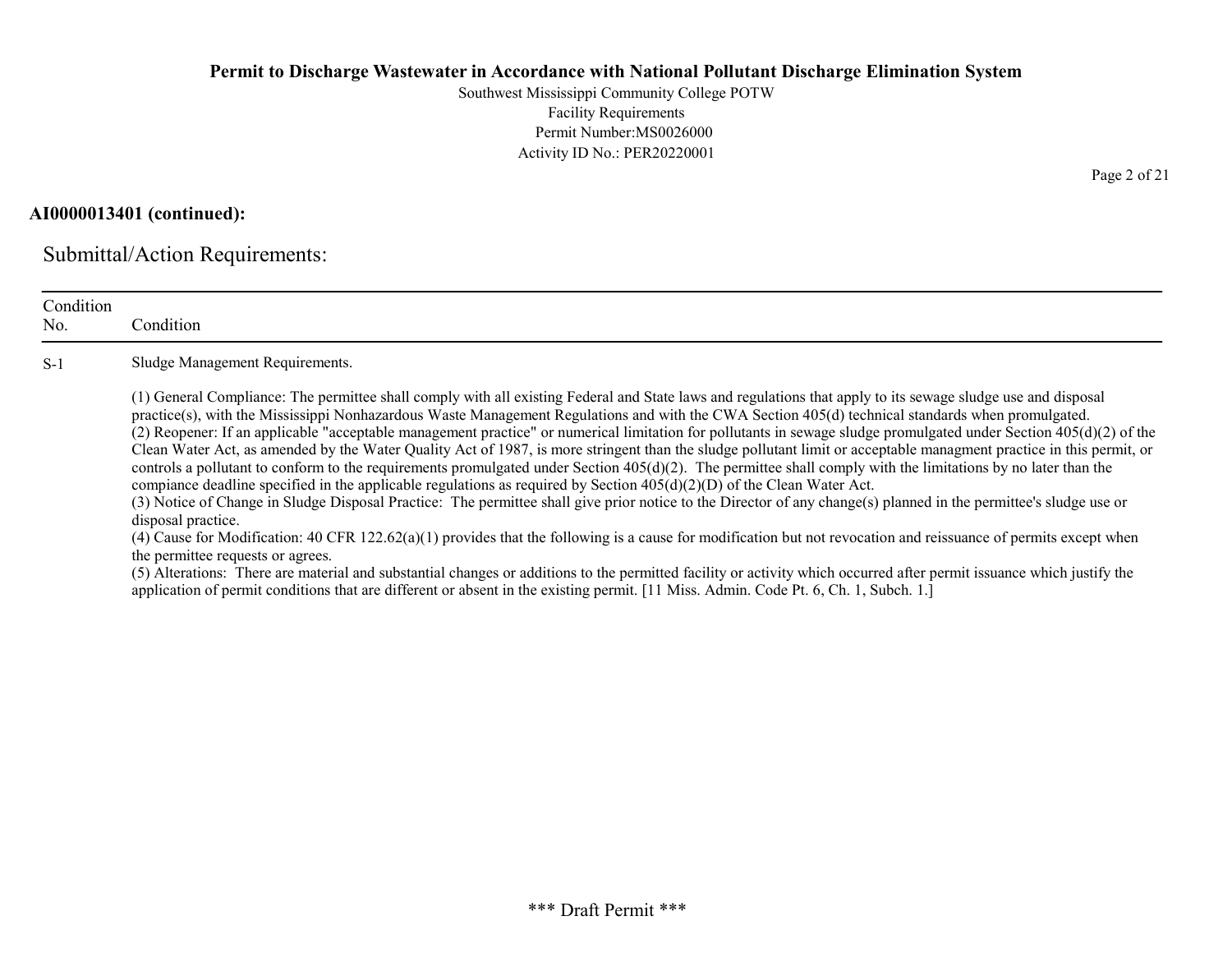Southwest Mississippi Community College POTW Facility Requirements Permit Number:MS0026000 Activity ID No.: PER20220001

# AI0000013401 (continued):

Submittal/Action Requirements:

| Condition<br>No. | Condition                                                                                                                                                                                                                                                                                                                                                                                                                                                                                                                                                                                                                                                                                                                                                                                                                                                                                                                                                                                                                                                                                                                                                                                                                                                                                                                                                                                                                                                                                                                                                                                                                                                                                                                                                                                                                                                                                                                                                                                                                               |
|------------------|-----------------------------------------------------------------------------------------------------------------------------------------------------------------------------------------------------------------------------------------------------------------------------------------------------------------------------------------------------------------------------------------------------------------------------------------------------------------------------------------------------------------------------------------------------------------------------------------------------------------------------------------------------------------------------------------------------------------------------------------------------------------------------------------------------------------------------------------------------------------------------------------------------------------------------------------------------------------------------------------------------------------------------------------------------------------------------------------------------------------------------------------------------------------------------------------------------------------------------------------------------------------------------------------------------------------------------------------------------------------------------------------------------------------------------------------------------------------------------------------------------------------------------------------------------------------------------------------------------------------------------------------------------------------------------------------------------------------------------------------------------------------------------------------------------------------------------------------------------------------------------------------------------------------------------------------------------------------------------------------------------------------------------------------|
| $S-2$            | Pretreatment Requirements.                                                                                                                                                                                                                                                                                                                                                                                                                                                                                                                                                                                                                                                                                                                                                                                                                                                                                                                                                                                                                                                                                                                                                                                                                                                                                                                                                                                                                                                                                                                                                                                                                                                                                                                                                                                                                                                                                                                                                                                                              |
|                  | (1) This permit shall be modified, or alternately revoked and reissued by a date to be determined to incorporate and approved municipal pretreatment program as<br>required under Section 402(b)(8) of the Federal Water Pollution Control Act and implementing regulations or by the requirements of the approved State<br>pretreatment program, as appropriate.<br>(2) Effluent limitations from this discharge are listed in the Effluent Limitations section of this permit. If it becomes apparent that other pollutants attributable to<br>inputs from major contributing industries using the municipal system are also present in the permittee's discharge, this permit may be revised to specify effluent<br>limitations for any or all of such other pollutants in accordance with best practicable technology or water quality standards.<br>(3) Under no circumstances shall the permittee allow introduction of the following wastes or pollutants into the waste treatment system.<br>(a) Pollutants which create a fire or explosion hazard in the treatment works;<br>(b) Pollutants which will cause corrosive structural damage to treatment works; but in no case discharges with a pH designed lower than 5.0, unless the works are<br>specifically designed to accomodate such discharges;<br>(c) Solids or viscous substances in amounts which cause obstructions to the flow in sewer or interference with the proper operation of the treatment works;<br>(d) Wastewaters at a flow rate and/or pollutant discharge rate which is excessive over relatively short time periods so as to cause a loss of treatment efficiency;<br>(e) Heat in amounts which will inhibit biological activity in the treatment works resulting in interference, but in no case heat in such quantities that the temperature<br>of the influent exceeds 40 degrees Celsius (104 degrees Fahrenheit), unless approval for alternate limits has been granted by the Permit Board. [11 Miss. Admin.<br>Code Pt. 6, Ch. 1, Subch. 1.] |
| $S-3$            | Reporting                                                                                                                                                                                                                                                                                                                                                                                                                                                                                                                                                                                                                                                                                                                                                                                                                                                                                                                                                                                                                                                                                                                                                                                                                                                                                                                                                                                                                                                                                                                                                                                                                                                                                                                                                                                                                                                                                                                                                                                                                               |
|                  | Monitoring results obtained during the previous reporting period shall be summarized and reported on a Discharge Monitoring Report (DMR). DMR data must be<br>submitted submitted electronically using the MDEQ NetDMR system NO LATER THAT THE 28TH DAY OF THE MONTH FOLLOWING THE COMPLETED<br>REPORTING PERIOD.                                                                                                                                                                                                                                                                                                                                                                                                                                                                                                                                                                                                                                                                                                                                                                                                                                                                                                                                                                                                                                                                                                                                                                                                                                                                                                                                                                                                                                                                                                                                                                                                                                                                                                                      |
|                  | DMRs and all other reports required herein, shall be signed in accordance with 11 Miss. Admin. Code Pt. 6, R. 1.1.4.A(15)(c)(1). of the Mississippi Wastewater<br>Regulations. [11 Miss. Admin. Code Pt. 6, R. 1.1.4.A(15)c(1)., 40 CFR 122.21(1)(4)(i)]                                                                                                                                                                                                                                                                                                                                                                                                                                                                                                                                                                                                                                                                                                                                                                                                                                                                                                                                                                                                                                                                                                                                                                                                                                                                                                                                                                                                                                                                                                                                                                                                                                                                                                                                                                                |

Page 3 of 21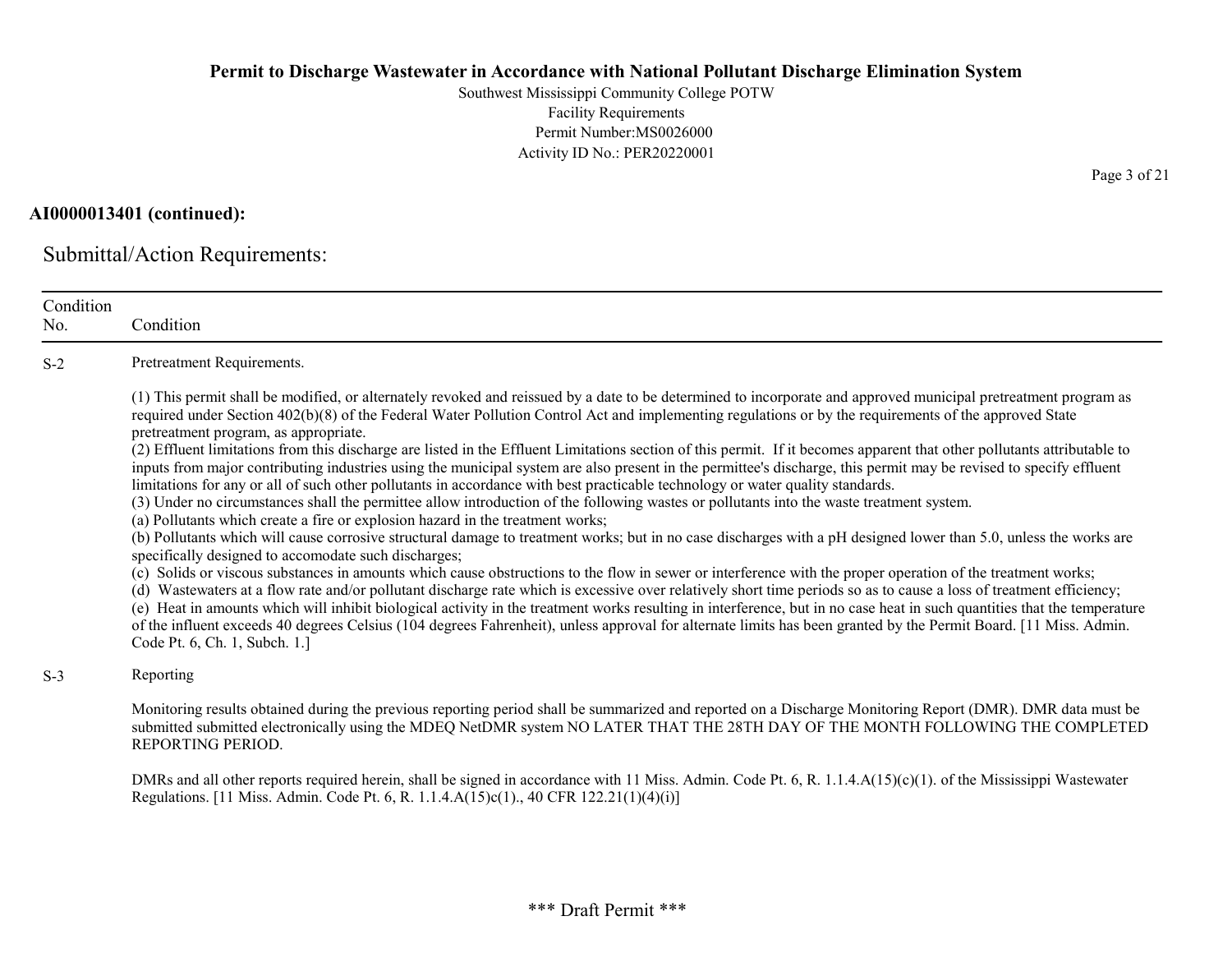Southwest Mississippi Community College POTW Facility Requirements Permit Number:MS0026000 Activity ID No.: PER20220001

### AI0000013401 (continued):

Submittal/Action Requirements:

| Condition<br>No. | Condition                                                                                                                                                                                                                                                                                                                                                                                                                                                                                                                                                                                                                                                                                                           |
|------------------|---------------------------------------------------------------------------------------------------------------------------------------------------------------------------------------------------------------------------------------------------------------------------------------------------------------------------------------------------------------------------------------------------------------------------------------------------------------------------------------------------------------------------------------------------------------------------------------------------------------------------------------------------------------------------------------------------------------------|
| $S-4$            | Noncompliance Notification - Twenty-Four Hour Reporting                                                                                                                                                                                                                                                                                                                                                                                                                                                                                                                                                                                                                                                             |
|                  | (1) The permittee shall report any noncompliance which may endanger health or the environment. Any information shall be provided orally within 24 hours from<br>the time the permittee becomes aware of the circumstances. A written submission shall also be provided within 5 days of the time the permittee becomes aware of<br>the circumstances. The written submission shall contain a description of the noncompliance and its cause; the period of noncompliance, including exact dates and<br>times, and if the noncompliance has not been corrected, the anticipated time it is expected to continue; and steps taken or planned to reduce, eliminate, and/or<br>prevent recurrence of the noncompliance. |
|                  | (2) The following shall be included as information which must be reported within 24 hours under this paragraph.<br>(i) Any unanticipated bypass which exceeds any effluent limitation in the permit.<br>(ii) Any upset which exceeds any effluent limitation in the permit.<br>(iii) Violation of a maximum daily discharge limitation for any of the pollutants listed by the Permit Board in the permit to be reported within 24 hours.<br>(iv) The Executive Director may waive the written report on a case-by-case basis for reports under paragraph (1) of this section if the oral report has been received<br>within 24 hours.                                                                              |
|                  | The Executive Director may waive the written report on a case-by-case basis for reports under paragraph (1) of this section if the oral report has been received<br>within 24 hours.                                                                                                                                                                                                                                                                                                                                                                                                                                                                                                                                |
|                  | All reports required by this condition which are submitted after December 20, 2025, shall be submitted by the permittee electronically as instructed by MDEQ. [11<br>Miss. Admin. Code Pt. 6, R. 1.1.4.A(29)(e)., 40 CFR 122.41.(1)(6)]                                                                                                                                                                                                                                                                                                                                                                                                                                                                             |
| $S-5$            | Noncompliance Notification - Other Noncompliance                                                                                                                                                                                                                                                                                                                                                                                                                                                                                                                                                                                                                                                                    |
|                  | The permittee shall report all instances of noncompliance not reported under the twenty-four hour reporting requirements, at the time monitoring reports are<br>submitted or within 30 days from the end of the month in which the noncompliance occurs. The reports shall contain the same information as is required under the<br>twenty-four hour reporting requirements contained in this permit.                                                                                                                                                                                                                                                                                                               |
|                  | All reports required by this condition which are submitted after December 20, 2025, shall be submitted by the permittee electronically as instructed by MDEQ. [11<br>Miss. Admin. Code Pt. 6, R. 1.1.4.A(29)(f)., 40 CFR 122.41.(1)(7)]                                                                                                                                                                                                                                                                                                                                                                                                                                                                             |

Page 4 of 21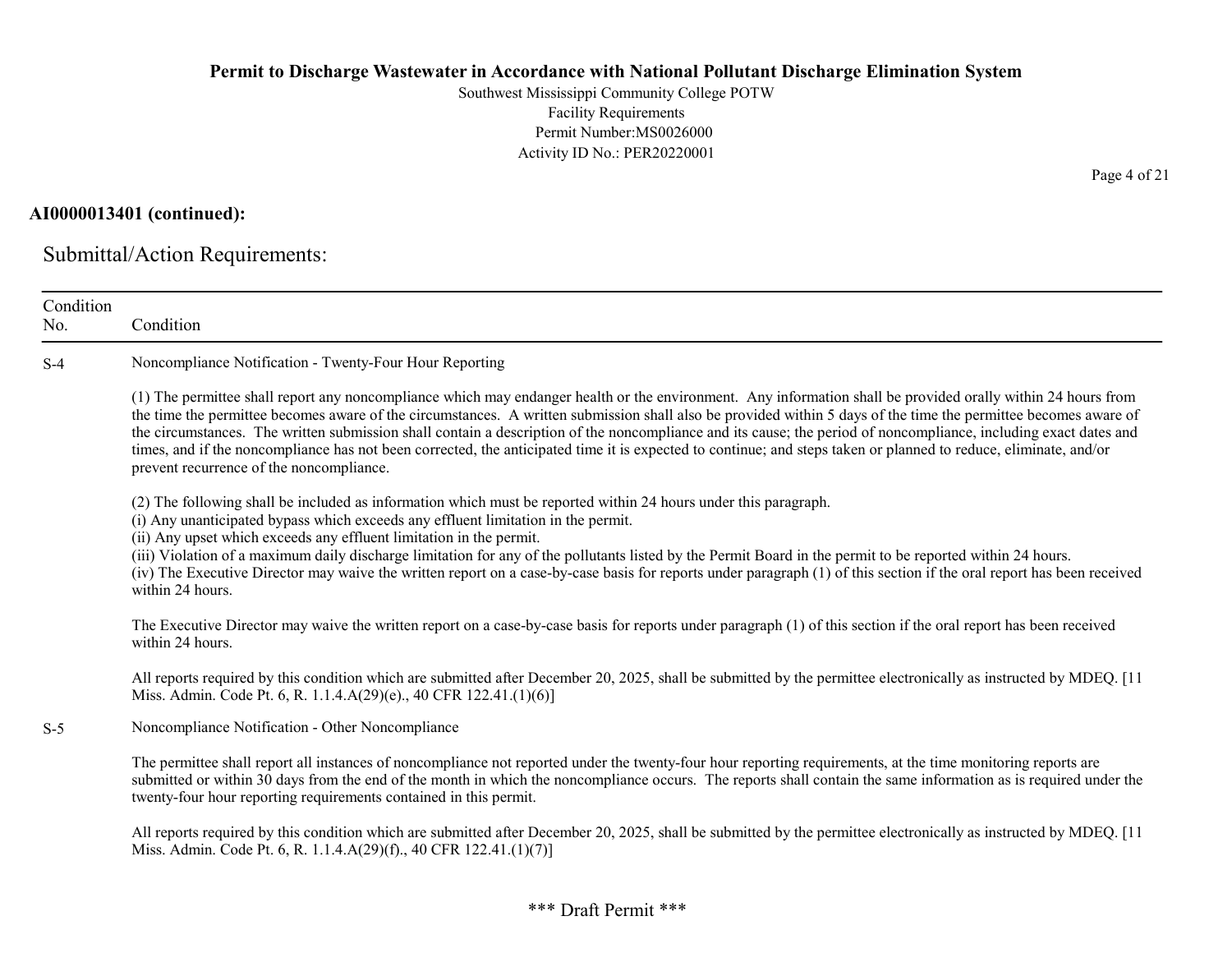Southwest Mississippi Community College POTW Facility Requirements Permit Number:MS0026000 Activity ID No.: PER20220001

# AI0000013401 (continued):

Submittal/Action Requirements:

| Condition<br>No. | Condition                                                                                                                                                                                                                                                                                                                                                                                                                                                                                                                                                                                                                                                                                                                                                     |
|------------------|---------------------------------------------------------------------------------------------------------------------------------------------------------------------------------------------------------------------------------------------------------------------------------------------------------------------------------------------------------------------------------------------------------------------------------------------------------------------------------------------------------------------------------------------------------------------------------------------------------------------------------------------------------------------------------------------------------------------------------------------------------------|
| $S-6$            | Noncompliance Notification - Other Information                                                                                                                                                                                                                                                                                                                                                                                                                                                                                                                                                                                                                                                                                                                |
|                  | Where the permittee becomes aware that it failed to submit any relevant facts in a permit application, or submitted incorrect information in a permit application or in<br>any report to the Permit Board, it shall promptly submit such facts or information. [11 Miss. Admin. Code Pt. 6, R. 1.1.4.A(29)(g).]                                                                                                                                                                                                                                                                                                                                                                                                                                               |
| $S-7$            | <b>Bypassing -Notice</b>                                                                                                                                                                                                                                                                                                                                                                                                                                                                                                                                                                                                                                                                                                                                      |
|                  | Anticipated bypass-<br>If the permittee knows in advance of the need for a bypass, it shall submit prior notice, if possible at least ten days before the date of the bypass.                                                                                                                                                                                                                                                                                                                                                                                                                                                                                                                                                                                 |
|                  | Unanticipated bypass-<br>The permittee shall submit notice of an unanticipated bypass as required by the twenty-four hour reporting requirements set forth in this permit.                                                                                                                                                                                                                                                                                                                                                                                                                                                                                                                                                                                    |
|                  | All reports required by this condition which are submitted after December 20, 2025, shall be submitted by the permittee electronically as instructed by MDEQ. [40]<br>CFR $122.41(m)(3)(i, ii)$ ]                                                                                                                                                                                                                                                                                                                                                                                                                                                                                                                                                             |
| $S-8$            | <b>Expiration of Permit</b>                                                                                                                                                                                                                                                                                                                                                                                                                                                                                                                                                                                                                                                                                                                                   |
|                  | At least 180 days prior to the expiration date of this permit pursuant to the State law and regulation, the permittee who wishes to continue to operate under this<br>permit shall submit an application to the Permit Board for reissuance. The Permit Board may grant permission to submit an application later than this, but no later<br>than the expiration date of the permit. $[11 \text{ Miss. Admin. Code Pt. 6, R. } 1.1.5.B(1).]$                                                                                                                                                                                                                                                                                                                  |
| $S-9$            | The Permittee shall Submit engineering report: Due once within 6 months (180 days) after effective date. Said report shall outline the improvement activities needed<br>to upgrade the wastewater treatment facility to comply with the site's Phase II limitations and shall include a proposed schedule for those improvement activities.<br>The Permittee shall Submit progress report: Due annually - every 1 year after effective date. Said report shall update the Permittee's progress in addressing needed<br>upgrades to the wastewater treatment facility in order to meet the site's Phase II limitations. Said report should also include an updated schedule for completing these<br>activities. [11 Miss. Admin. Code Pt. 6, Ch. 1, Subch. 1.] |

Page 5 of 21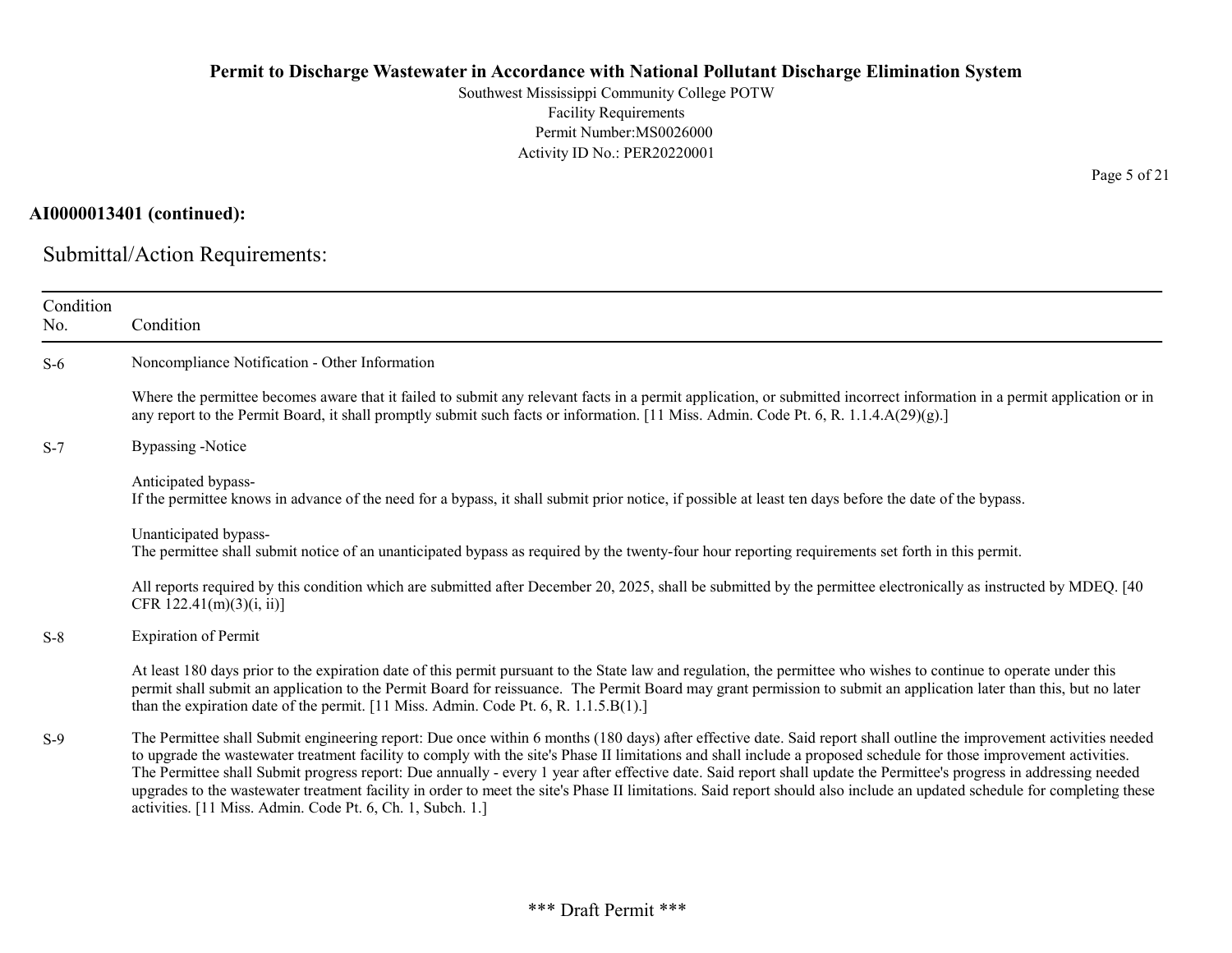Southwest Mississippi Community College POTW Facility Requirements Permit Number:MS0026000 Activity ID No.: PER20220001

#### AI0000013401 (continued):

Narrative Requirements: Definitions:

| Condition<br>No. | Condition                                                                                                                                                                                                                                                                                                                                                                                                                                                                                                                                                                                   |
|------------------|---------------------------------------------------------------------------------------------------------------------------------------------------------------------------------------------------------------------------------------------------------------------------------------------------------------------------------------------------------------------------------------------------------------------------------------------------------------------------------------------------------------------------------------------------------------------------------------------|
| $T-1$            | Definitions: General                                                                                                                                                                                                                                                                                                                                                                                                                                                                                                                                                                        |
|                  | The permittee shall refer to 11 Miss. Admin. Code Pt. 6, R. 1.1.1.A for definitions of any permit term not specified in this permit. [11 Miss. Admin. Code Pt. 6, R.<br>1.1.1.A.]                                                                                                                                                                                                                                                                                                                                                                                                           |
| $T-2$            | Definitions: Monthly Average                                                                                                                                                                                                                                                                                                                                                                                                                                                                                                                                                                |
|                  | "Monthly Average" means the average of "daily discharges" over a calendar month, calculated as the sum of all "daily discharges" measured during a calendar<br>month divided by the number of "daily discharges" measured during the month. The monthly average for E coli bacteria is the geometric mean of "daily discharges"<br>measured during the calendar month. In computing the geometric mean for E coli bacteria, the value one (1) shall be substituted for sample results of zero. [11]<br>Miss. Admin. Code Pt. 6, R. 1.1.1.A(44).]                                            |
| $T-3$            | Definitions: Daily Discharge                                                                                                                                                                                                                                                                                                                                                                                                                                                                                                                                                                |
|                  | "Daily discharge" means the "discharge of a pollutant" measured during a calendar day or any 24-hour period that reasonably represents the calendar day for<br>purposes of sampling. For pollutants with limitations expressed in units of mass, the "daily discharge" is calculated as the total mass of the pollutant discharged<br>over the day. For pollutants with limitations expressed in other units of measurements, the "daily average" is calculated as the average measurement of the discharge<br>of the pollutant over the day. [11 Miss. Admin. Code Pt. 6, R. 1.1.1.A(15).] |
| $T-4$            | Definitions: Daily Maximum                                                                                                                                                                                                                                                                                                                                                                                                                                                                                                                                                                  |
|                  | "Daily maximum" means the highest "daily discharge" over a calendar month. [11 Miss. Admin. Code Pt. 6, R. 1.1.1.A(16).]                                                                                                                                                                                                                                                                                                                                                                                                                                                                    |
| $T-5$            | <b>Definitions: Toxic Pollutants</b>                                                                                                                                                                                                                                                                                                                                                                                                                                                                                                                                                        |
|                  | "Toxic pollutants" means any pollutant listed as toxic under Section $307(a)(1)$ or, in the case of "sludge use or disposal practices", any pollutant identified in<br>regulations implementing Section 405(d) of the Clean Water Act. [11 Miss. Admin. Code Pt. 6, R. 1.1.1.A(71).]                                                                                                                                                                                                                                                                                                        |
| T-6              | Definitions: Maximum Weekly Average                                                                                                                                                                                                                                                                                                                                                                                                                                                                                                                                                         |
|                  | Maximum Weekly Average means the highest "weekly average" over a monitoring period. [40 CFR 122]                                                                                                                                                                                                                                                                                                                                                                                                                                                                                            |

Page 6 of 21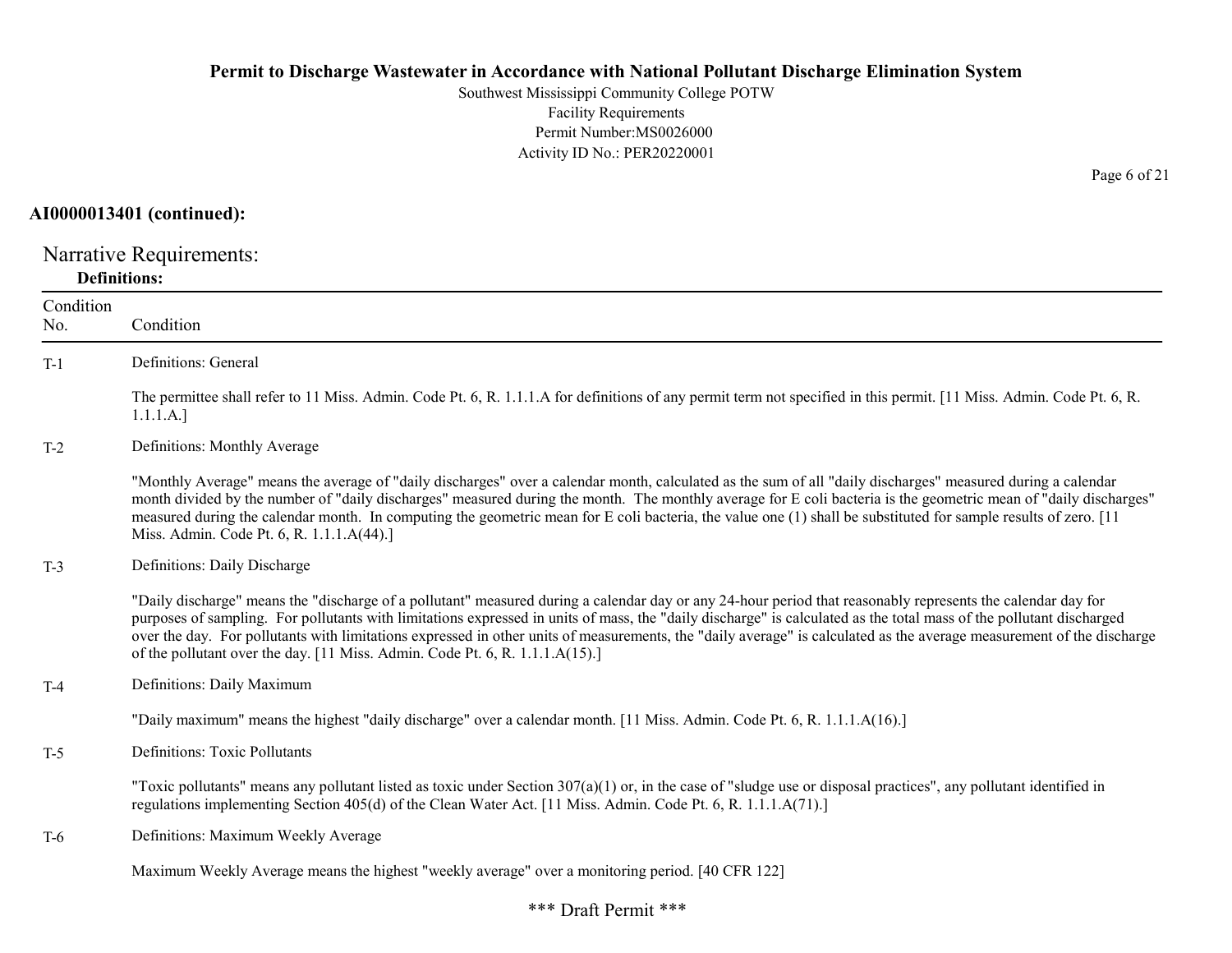Southwest Mississippi Community College POTW Facility Requirements Permit Number:MS0026000 Activity ID No.: PER20220001

#### AI0000013401 (continued):

Narrative Requirements: Definitions:

| Condition<br>No. | Condition                                                                                                                                                                                                                                                                                                                                                                                                                                                                                                                                                                                                                                                    |
|------------------|--------------------------------------------------------------------------------------------------------------------------------------------------------------------------------------------------------------------------------------------------------------------------------------------------------------------------------------------------------------------------------------------------------------------------------------------------------------------------------------------------------------------------------------------------------------------------------------------------------------------------------------------------------------|
| $T-7$            | Definitions: Hazardous Substances                                                                                                                                                                                                                                                                                                                                                                                                                                                                                                                                                                                                                            |
|                  | "Hazardous substances" are defined in 40 CFR 116.4. [40 CFR 116.4]                                                                                                                                                                                                                                                                                                                                                                                                                                                                                                                                                                                           |
| $T-8$            | Definitions: Quarterly Average                                                                                                                                                                                                                                                                                                                                                                                                                                                                                                                                                                                                                               |
|                  | "Quarterly Average" means the average of "daily discharges" over a three month period, calculated as the sum of all "daily discharges" measured during the quarter<br>divided by the number of "daily discharges" measured during the quarter. The quarterly average for E coli bacteria is the geometric mean of "daily discharges"<br>measured during the quarter. In computing the geometric mean for E coli bacteria, the value one (1) shall be substituted for sample results of zero. [11 Miss.<br>Admin. Code Pt. 6, R. 1.1.1.A(61).]                                                                                                                |
| $T-9$            | Definitions: Weekly Average                                                                                                                                                                                                                                                                                                                                                                                                                                                                                                                                                                                                                                  |
|                  | "Weekly average" means the average of "daily discharges" over a calendar week, calculated as the sum of all "daily discharges" measured during a calendar week<br>divided by the number of "daily discharges" measured during that week. The weekly average for E coli bacteria is the geometric mean of all "daily discharges"<br>measured in a calendar week. In computing the geometric mean for E coli bacteria, one (1) shall be substituted for sample results of zero. For self-monitoring<br>purposes, the value to be reported is the single highest weekly average computed during a calendar month. [11 Miss. Admin. Code Pt. 6, R. 1.1.1.A(86).] |
| $T-10$           | Definitions: Quarterly Maximum                                                                                                                                                                                                                                                                                                                                                                                                                                                                                                                                                                                                                               |
|                  | "Quarterly Maximum" means the highest "daily discharge" measured over a three-month period. [11 Miss. Admin. Code Pt. 6, R.1.1.1.A(62).]                                                                                                                                                                                                                                                                                                                                                                                                                                                                                                                     |
| $T-11$           | Definitions: Maximum Monthly Average                                                                                                                                                                                                                                                                                                                                                                                                                                                                                                                                                                                                                         |
|                  | Maximum Monthly Average means the highest "monthly average" over a monitoring period. [40 CFR 122]                                                                                                                                                                                                                                                                                                                                                                                                                                                                                                                                                           |

Page 7 of 21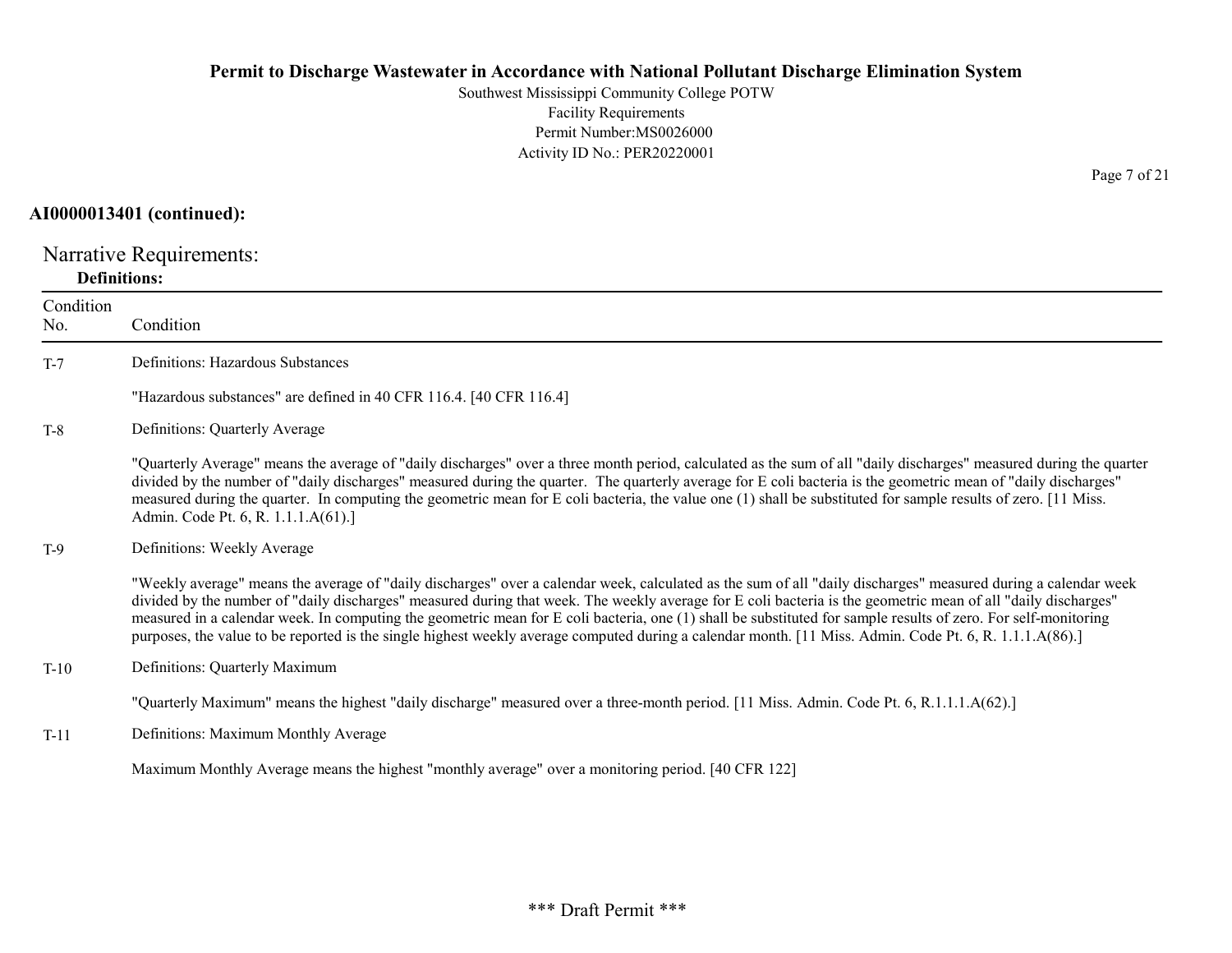Southwest Mississippi Community College POTW Facility Requirements Permit Number:MS0026000 Activity ID No.: PER20220001

### AI0000013401 (continued):

Narrative Requirements: Definitions:

| Condition<br>No. | Condition                                                                                                                                                                                                                                                                                                                                                                                                                                                                                                                                  |
|------------------|--------------------------------------------------------------------------------------------------------------------------------------------------------------------------------------------------------------------------------------------------------------------------------------------------------------------------------------------------------------------------------------------------------------------------------------------------------------------------------------------------------------------------------------------|
| $T-12$           | Definitions: Yearly Average                                                                                                                                                                                                                                                                                                                                                                                                                                                                                                                |
|                  | "Yearly Average" means the average of "daily discharges" over a calendar year, calculated as the sum of all "daily discharges" measured during the calendar year<br>divided by the number of "daily discharges" measured during the calendar year. The yearly average for E coli bacteria is the geometric mean of "daily discharges"<br>during the calendar year. In computing the geometric mean for E coli bacteria, the value one (1) shall be substituted for sample results of zero. [11 Miss. Admin.<br>Code Pt. 6, R.1.1.1.A(87).] |
| $T-13$           | Definitions: Yearly Maximum                                                                                                                                                                                                                                                                                                                                                                                                                                                                                                                |
|                  | "Yearly Maximum" means the highest "daily discharge" measured over a calendar year. [11 Miss. Admin. Code Pt. 6, R. 1.1.1.A(88).]                                                                                                                                                                                                                                                                                                                                                                                                          |
| $T-14$           | Definitions: "Submitted" means the document is postmarked on or before the applicable deadline, except as otherwise specified. [11 Miss. Admin. Code Pt. 6,<br>R. $1.1.1.A(67).$                                                                                                                                                                                                                                                                                                                                                           |
| Condition<br>No. | Condition                                                                                                                                                                                                                                                                                                                                                                                                                                                                                                                                  |
| $T-15$           | The permittee shall achieve compliance with the effluent limitations specified for discharge in accordance with the following schedule:<br>Upon issuance of this permit, the permittee shall achieve compliance with the effluent limitations specified for the parameters without a phase designation and for<br>the parameters noted as Phase I; Phase II limitations shall not apply at this time.                                                                                                                                      |
|                  | Beginning upon completion and start-up of improvements needed to comply with Phase II limitations or three (3) years after the issuance of the permit, whichever<br>comes first, the permittee shall achieve compliance with the effluent limitations specified for the parameters without a phase designation and for the parameters<br>noted as Phase II; Phase I limitations shall no longer apply at this time. [11 Miss. Admin. Code Pt. 6, R. 1.1.4.A(9).]                                                                           |
| $T-16$           | No later than 10 days following the date of compliance specified by this permit, the permittee shall submit either a report of progress or, in the case of specific<br>actions being required by identified dates, a written notice of compliance or noncompliance. In the latter case, the notice shall include the cause of noncompliance,<br>any remedial actions taken, and the probability of meeting the next scheduled requirement. [11 Miss. Admin. Code Pt. 6, R. 1.1.4.A(10).]                                                   |

Page 8 of 21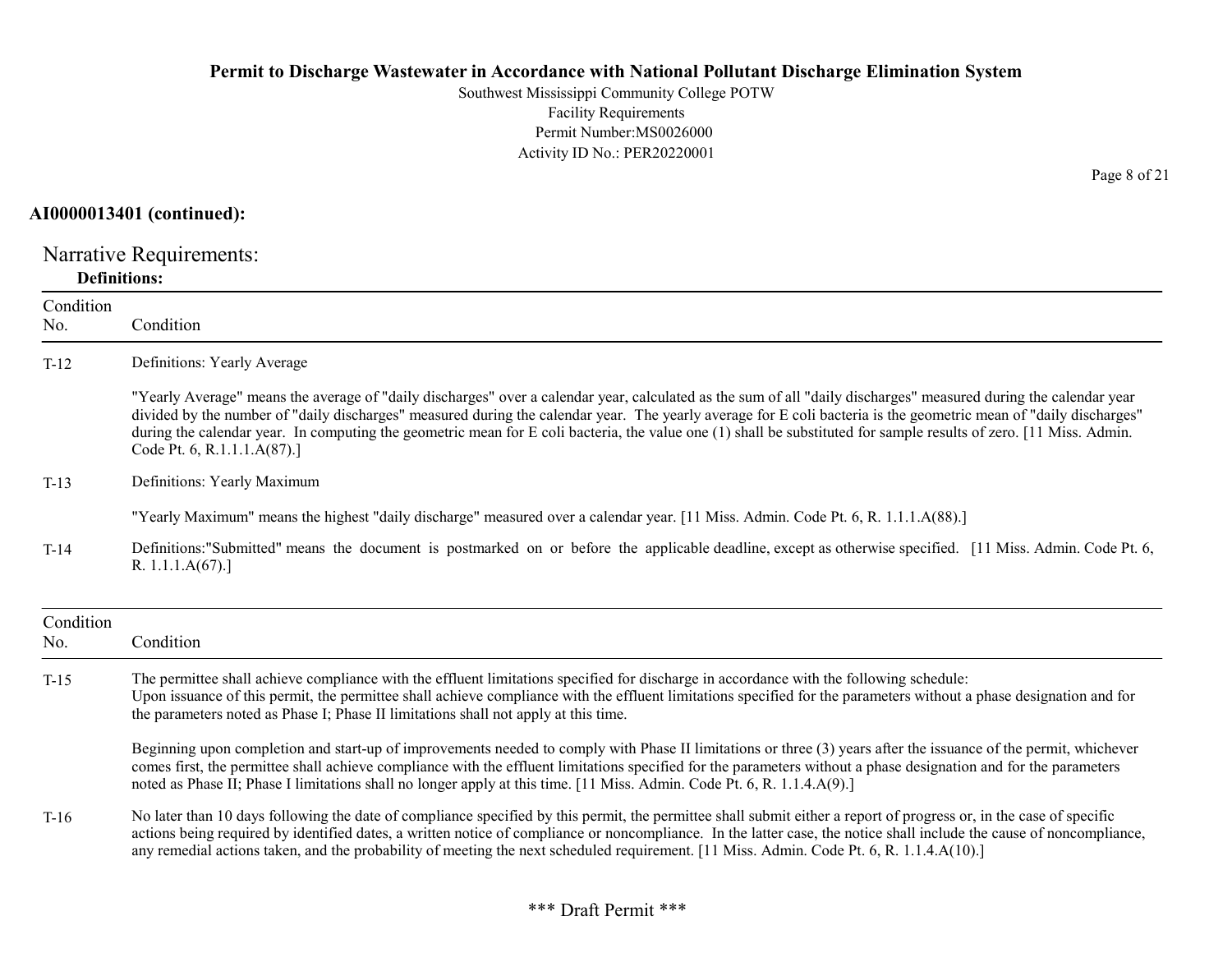Southwest Mississippi Community College POTW Facility Requirements Permit Number:MS0026000 Activity ID No.: PER20220001

AI0000013401 (continued):

Narrative Requirements:

| Condition<br>No. | Condition                                                                                                                                                                                                                                                                                                                                                                                                                                                                                                                                                                                                                                                                                                                                                                                                                                                                                                                                                                      |
|------------------|--------------------------------------------------------------------------------------------------------------------------------------------------------------------------------------------------------------------------------------------------------------------------------------------------------------------------------------------------------------------------------------------------------------------------------------------------------------------------------------------------------------------------------------------------------------------------------------------------------------------------------------------------------------------------------------------------------------------------------------------------------------------------------------------------------------------------------------------------------------------------------------------------------------------------------------------------------------------------------|
| $T-17$           | Change in Discharge                                                                                                                                                                                                                                                                                                                                                                                                                                                                                                                                                                                                                                                                                                                                                                                                                                                                                                                                                            |
|                  | All discharges authorized herein shall be consistent with the terms and conditions of this permit. The discharge of any pollutant identified in this permit more<br>frequently than or at a level in excess of that authorized shall constitute a violation of the permit. Any anticipated facility expansions or treatment modifications<br>which result in new, different, or increased discharges of pollutants must be reported by submission of a new NPDES application. If such changes will not violate<br>the effluent limitations to the Mississippi Environmental Quality Permit Board, the permit may be modified to specify and limit any pollutants not previously<br>limited. [11 Miss. Admin. Code Pt. 6, R. 1.1.4.A.]                                                                                                                                                                                                                                          |
| $T-18$           | <b>Adverse Impacts</b>                                                                                                                                                                                                                                                                                                                                                                                                                                                                                                                                                                                                                                                                                                                                                                                                                                                                                                                                                         |
|                  | The permittee shall take all reasonable steps to minimize or prevent any discharge in violation of the permit that has a reasonable likelihood of adversely affecting<br>human health or the environment. [11 Miss. Admin. Code Pt. 6, R. 1.1.4.A(19).]                                                                                                                                                                                                                                                                                                                                                                                                                                                                                                                                                                                                                                                                                                                        |
| $T-19$           | The permittee shall provide written notification to the Mississippi Commission on Environmental Quality no later than thirty (30) days after the loss of the<br>permittee's certified operator. [11 Miss. Admin. Code Pt. 6, Ch. 1, Subch. 1.]                                                                                                                                                                                                                                                                                                                                                                                                                                                                                                                                                                                                                                                                                                                                 |
| $T-20$           | Representative Sampling                                                                                                                                                                                                                                                                                                                                                                                                                                                                                                                                                                                                                                                                                                                                                                                                                                                                                                                                                        |
|                  | Samples and measurements taken as required herein shall be representative of the volume and nature of the monitored wastewater. [11 Miss. Admin. Code Pt. 6, R.<br>1.1.4.A(28)(e).                                                                                                                                                                                                                                                                                                                                                                                                                                                                                                                                                                                                                                                                                                                                                                                             |
| $T-21$           | Reporting                                                                                                                                                                                                                                                                                                                                                                                                                                                                                                                                                                                                                                                                                                                                                                                                                                                                                                                                                                      |
|                  | If the results for a given sample analysis are such that any parameter (other than E coli) is not detected at or above the minimum level for the test method used, a<br>value of zero will be used for that sample in calculating an arithmetic mean value for the parameter. If the resulting calculated arithmetic mean value for that<br>reporting period is zero, the permittee shall report "NODI = B" on the DMR. For E coli, a value of 1.0 shall be used in calculating the geometric mean. If the<br>resulting E coli mean value is 1.0, the permittee shall report "NODI = B" on the DMR. For each quantitative sample value that is not detectable, the test method<br>used and the minimum level for that method for that parameter shall be attached to and submitted with the DMR. The permittee shall then be considered in<br>compliance with the appropriate effluent limitation and/or reporting requirement. [11 Miss. Admin. Code Pt. 6, Ch. 1, Subch. 2.] |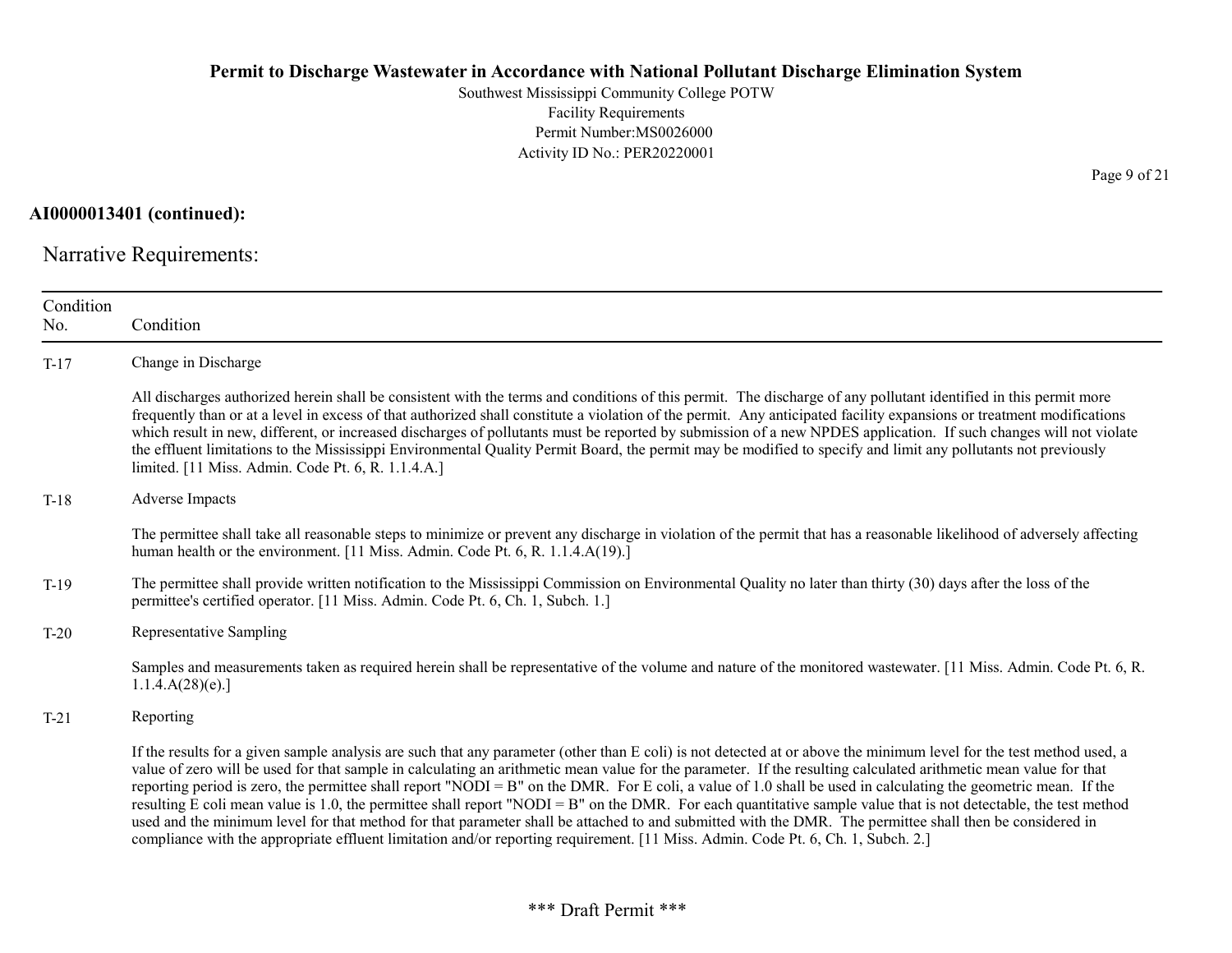Southwest Mississippi Community College POTW Facility Requirements Permit Number:MS0026000 Activity ID No.: PER20220001

AI0000013401 (continued):

Narrative Requirements:

| Condition<br>No. | Condition                                                                                                                                                                                                                                                                                                                                                                                                                                                                                                                                                                                |
|------------------|------------------------------------------------------------------------------------------------------------------------------------------------------------------------------------------------------------------------------------------------------------------------------------------------------------------------------------------------------------------------------------------------------------------------------------------------------------------------------------------------------------------------------------------------------------------------------------------|
| $T-22$           | Reporting                                                                                                                                                                                                                                                                                                                                                                                                                                                                                                                                                                                |
|                  | If the permittee monitors any pollutant as prescribed in the permit more frequently than required by the permit using test procedures approved under 40 CFR Part<br>136 or, in the case of sludge use or disposal, approved under 40 CFR Part 136 unless otherwise specified in 40 CFR Part 503, or as specified in the permit, the<br>results of this monitoring shall be included in the calculation and reporting of the data submitted in the DMR or sludge reporting form specified by the Permit<br>Board. [11 Miss. Admin. Code Pt. 6, R. 1.1.4.A(15)(c)(2).]                     |
| $T-23$           | Reporting                                                                                                                                                                                                                                                                                                                                                                                                                                                                                                                                                                                |
|                  | Calculations for all limitations which require averaging of measurements shall utilize an arithmetic mean unless otherwise specified by the Permit Board in the<br>permit. [11 Miss. Admin. Code Pt. 6, R. 1.1.4.A(15)(c)(3).]                                                                                                                                                                                                                                                                                                                                                           |
| $T-24$           | <b>Test Procedures</b>                                                                                                                                                                                                                                                                                                                                                                                                                                                                                                                                                                   |
|                  | Test procedures for the analysis of pollutants shall include those set forth in 40 CFR 136 or alternative procedures approved and/or promulgated by EPA. [11 Miss.]<br>Admin. Code Pt. 6, R. 1.1.4.A(30).]                                                                                                                                                                                                                                                                                                                                                                               |
| $T-25$           | <b>Records Retention</b>                                                                                                                                                                                                                                                                                                                                                                                                                                                                                                                                                                 |
|                  | All records and results of monitoring activities required by this permit, including calibration and maintenance records, shall be retained by the permittee for a<br>minimum of three (3) years, unless otherwise required or extended by the Permit Board, copies of which shall be furnished to the Department upon request. [11]<br>Miss. Admin. Code Pt. 6, R. 1.1.4.A(29)(a).]                                                                                                                                                                                                      |
| $T-26$           | <b>Falsifying Reports</b>                                                                                                                                                                                                                                                                                                                                                                                                                                                                                                                                                                |
|                  | Any permittee who falsifies, tampers with, or knowingly renders inaccurate any monitoring device or method required by the Permit Board to be maintained as a<br>condition in a permit, or who alters or falsifies the results obtained by such devices or methods and/or any written report required by or in response to a permit<br>condition, shall be deemed to have violated a permit condition and shall be subject to the penalties provided for a violation of a permit condition pursuant to Section<br>49-17-43 of the Code. [11 Miss. Admin. Code Pt. 6, R. 1.1.4.A(29)(d).] |

Page 10 of 21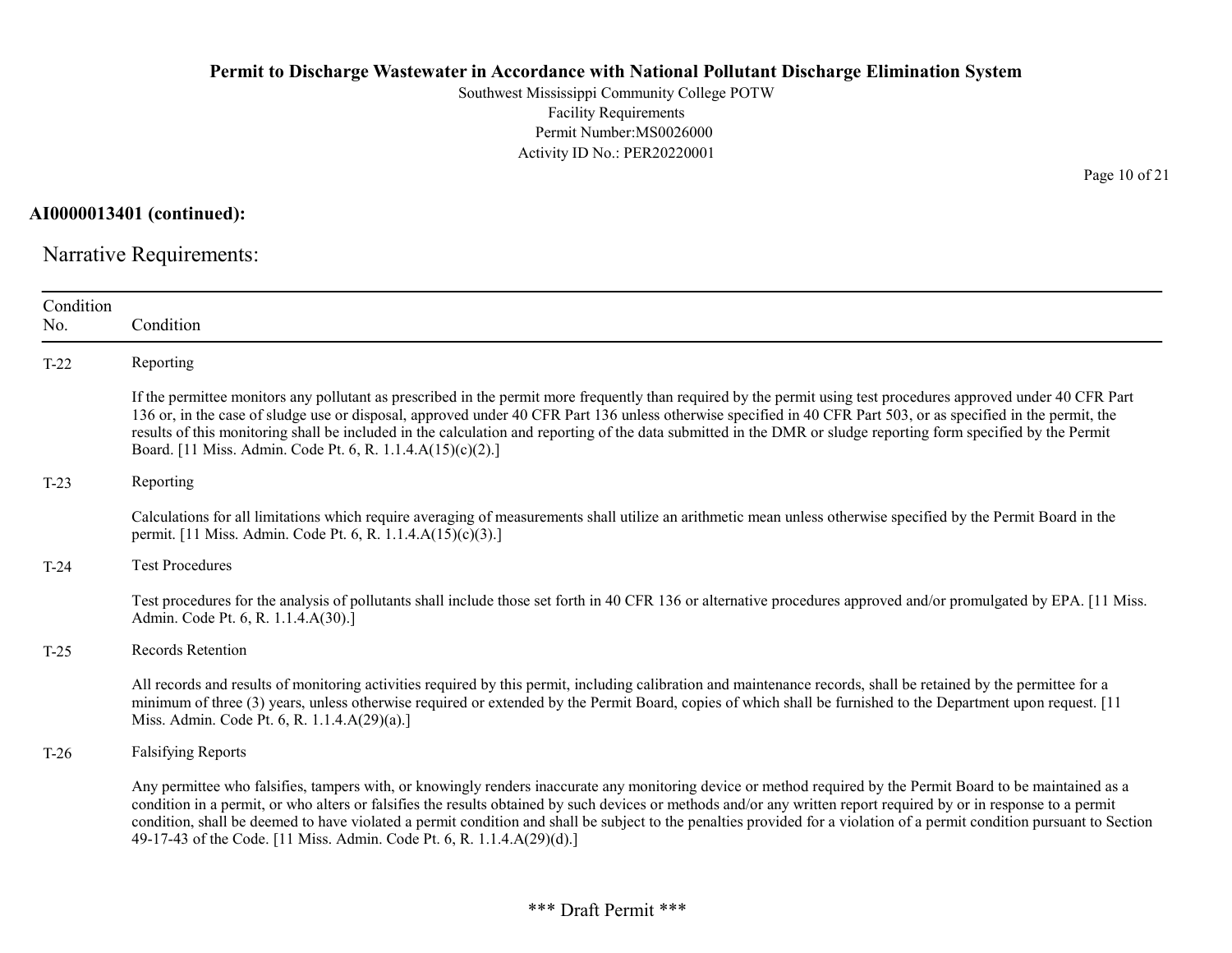Southwest Mississippi Community College POTW Facility Requirements Permit Number:MS0026000 Activity ID No.: PER20220001

AI0000013401 (continued):

Narrative Requirements:

| Condition<br>No. | Condition                                                                                                                                                                                                                                                                                                                                                                                                                                                                                                                                                                                                                                                                                                                                                                                                                                                                                                                |
|------------------|--------------------------------------------------------------------------------------------------------------------------------------------------------------------------------------------------------------------------------------------------------------------------------------------------------------------------------------------------------------------------------------------------------------------------------------------------------------------------------------------------------------------------------------------------------------------------------------------------------------------------------------------------------------------------------------------------------------------------------------------------------------------------------------------------------------------------------------------------------------------------------------------------------------------------|
| $T-27$           | Duty to Comply                                                                                                                                                                                                                                                                                                                                                                                                                                                                                                                                                                                                                                                                                                                                                                                                                                                                                                           |
|                  | The permittee must comply with all conditions of this permit. Any permit noncompliance constitutes a violation of the Clean Water Act and is grounds for<br>enforcement action; for permit termination, revocation and reissuance, or modification; or denial of a permit renewal application. [11 Miss. Admin. Code Pt. 6, R.<br>1.1.4.A(2).                                                                                                                                                                                                                                                                                                                                                                                                                                                                                                                                                                            |
| $T-28$           | Proper Operation, Maintenance and Replacement                                                                                                                                                                                                                                                                                                                                                                                                                                                                                                                                                                                                                                                                                                                                                                                                                                                                            |
|                  | The permittee shall at all times properly operate, maintain, and when necessary, promptly replace all facilities and systems of collection, treatment and control (and<br>related appurtenances) which are installed or used by the permittee to achieve compliance with the conditions of this permit. Proper operation and maintenance<br>includes adequate laboratory controls and appropriate quality assurance procedures. Proper replacement includes maintaining an adequate inventory of replacement<br>equipment and parts for prompt replacement when necessary to maintain continuous collection and treatment of wastewater. This provision requires the operation<br>of back-up or auxiliary facilities or similar systems that are installed by a permittee only when the operation is necessary to achieve compliance with the conditions<br>of the permit. [11 Miss. Admin. Code Pt. 6, R. 1.1.4.A(18).] |
| $T-29$           | Duty to Mitigate                                                                                                                                                                                                                                                                                                                                                                                                                                                                                                                                                                                                                                                                                                                                                                                                                                                                                                         |
|                  | The permittee shall take all reasonable steps to minimize or prevent any discharge or sludge use or disposal in violation of the permit that has a reasonable<br>likelihood of adversely affecting human health or the environment. [11 Miss. Admin. Code Pt. 6, R. 1.1.4.A(19).)]                                                                                                                                                                                                                                                                                                                                                                                                                                                                                                                                                                                                                                       |
| $T-30$           | <b>Bypassing</b>                                                                                                                                                                                                                                                                                                                                                                                                                                                                                                                                                                                                                                                                                                                                                                                                                                                                                                         |
|                  | The permittee shall comply with the terms and conditions regarding bypass found in 40 CFR 122.41(m). [40 CFR 122.41(m)]                                                                                                                                                                                                                                                                                                                                                                                                                                                                                                                                                                                                                                                                                                                                                                                                  |
| $T-31$           | <b>Bypassing - Definitions</b>                                                                                                                                                                                                                                                                                                                                                                                                                                                                                                                                                                                                                                                                                                                                                                                                                                                                                           |
|                  | "Bypass" means the intentional diversion of waste streams from any portion of a treatment facility.                                                                                                                                                                                                                                                                                                                                                                                                                                                                                                                                                                                                                                                                                                                                                                                                                      |
|                  | "Severe property damage" means substantial physical damage to property, damage to the treatment facilities which causes them to become inoperable, or substantial<br>and permanent loss of natural resources which can reasonably be expected to occur in the absence of a bypass. Severe property damage does not mean economic<br>loss caused by delays in production. [40 CFR 122.41(m)]                                                                                                                                                                                                                                                                                                                                                                                                                                                                                                                              |

Page 11 of 21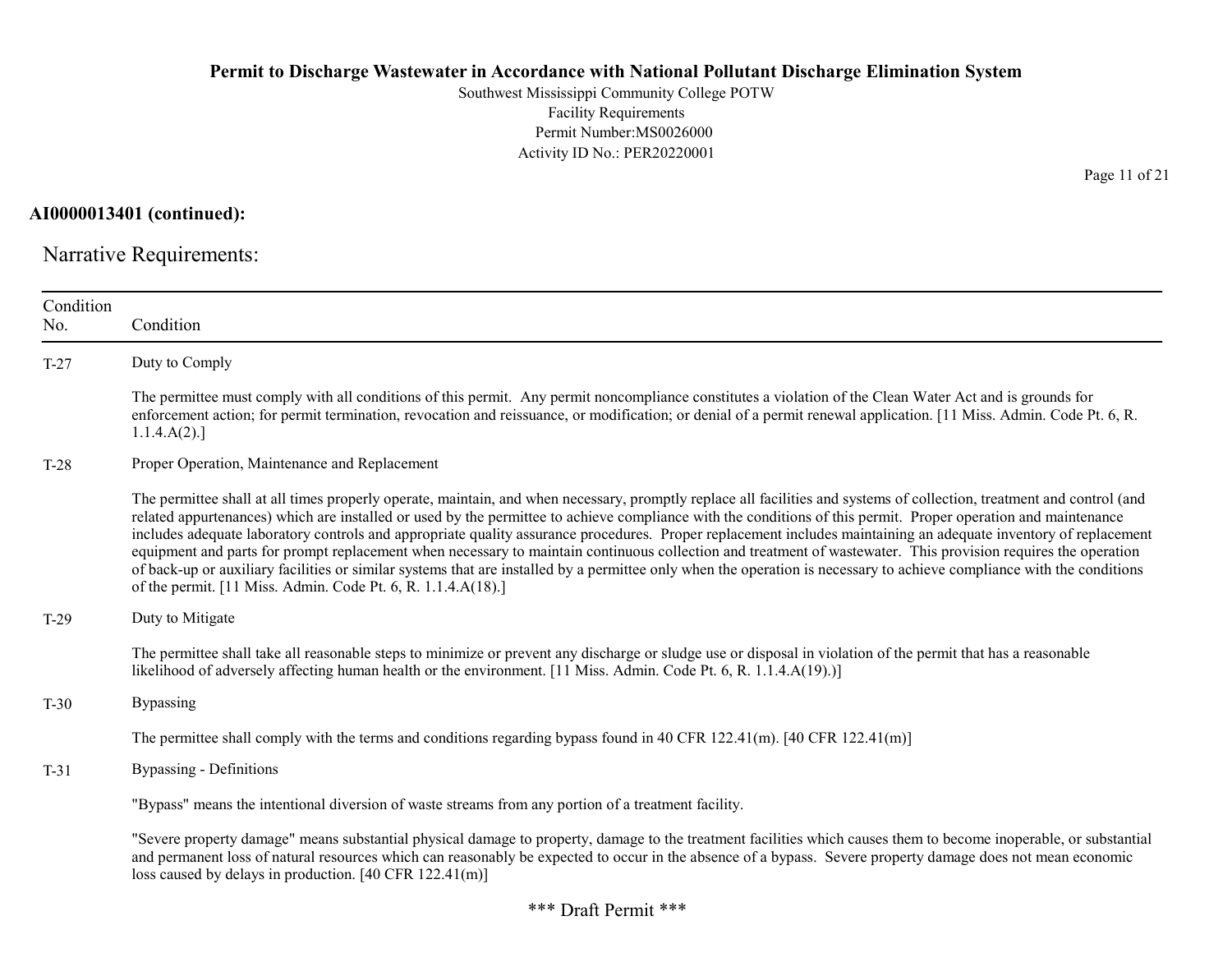Southwest Mississippi Community College POTW Facility Requirements Permit Number:MS0026000 Activity ID No.: PER20220001

# AI0000013401 (continued):

Narrative Requirements:

| Condition<br>No. | Condition                                                                                                                                                                                                                                                                                                                                                                                                                                                                                                                                                                                                                                                                                                                                                                                                          |
|------------------|--------------------------------------------------------------------------------------------------------------------------------------------------------------------------------------------------------------------------------------------------------------------------------------------------------------------------------------------------------------------------------------------------------------------------------------------------------------------------------------------------------------------------------------------------------------------------------------------------------------------------------------------------------------------------------------------------------------------------------------------------------------------------------------------------------------------|
| $T-32$           | Bypassing - Bypass not exceeding limitations                                                                                                                                                                                                                                                                                                                                                                                                                                                                                                                                                                                                                                                                                                                                                                       |
|                  | The permittee may allow any bypass to occur which does not cause effluent limitations to be exceeded, but only if it also is for essential maintenance to assure<br>efficient operation. These bypasses are not subject to the notice and prohibition provisions of the bypass requirements in this permit. $[40 \text{ CFR } 122.41 \text{m}]$                                                                                                                                                                                                                                                                                                                                                                                                                                                                    |
| $T-33$           | Bypassing-Prohibition of Bypass                                                                                                                                                                                                                                                                                                                                                                                                                                                                                                                                                                                                                                                                                                                                                                                    |
|                  | (1) Bypass is prohibited, and the Commission may take enforcement action against a permittee unless:<br>(i) Bypass was unavoidable to prevent loss of life, personal injury, or sever property damage.<br>(ii) There was no feasible alternatives to the bypass, such as the use of auxiliary treatment facilities, retention of untreated wastes, or maintenance during normal<br>periods of equipment downtime. This condition is not satisfied if adequate back-up equipment should have been installed in the exercise of reasonable engineering<br>judgement to prevent a bypass which occurred during normal periods of equipment downtime or preventative maintenance; and<br>(iii) The permittee submitted notices as required under the Twenty-Four Hour reporting requirements set forth in this permit. |
|                  | (2) The Commission may approve an anticipated bypass, after considering its adverse affects, if the Commission determines that it will meet the three conditions<br>listed above in paragraph $(1)$ of this permit condition. [40 CFR 122.41(m)]                                                                                                                                                                                                                                                                                                                                                                                                                                                                                                                                                                   |
| $T-34$           | Upsets                                                                                                                                                                                                                                                                                                                                                                                                                                                                                                                                                                                                                                                                                                                                                                                                             |
|                  | The permittee shall meet the conditions of 40 CFR 122.41(n) regarding "Upsets" and as in the upset requirements of this permit. [11 Miss. Admin. Code Pt. 6, R.<br>1.1.4.A(27).                                                                                                                                                                                                                                                                                                                                                                                                                                                                                                                                                                                                                                    |
| $T-35$           | <b>Upsets-Definition</b>                                                                                                                                                                                                                                                                                                                                                                                                                                                                                                                                                                                                                                                                                                                                                                                           |
|                  | "Upset" means an exceptional incident in which there is unintentional and temporary noncompliance with technology based permit effluent limitations because of<br>factors beyond the reasonable control of the permittee. An upset does not include noncompliance to the extent caused by operational error, improperly designed<br>treatment facilities, inadequate treatment facilities, lack of preventive maintenance, or careless or improper operation. [11 Miss. Admin. Code Pt. 6, R. 1.1.4.A(27).]                                                                                                                                                                                                                                                                                                        |

Page 12 of 21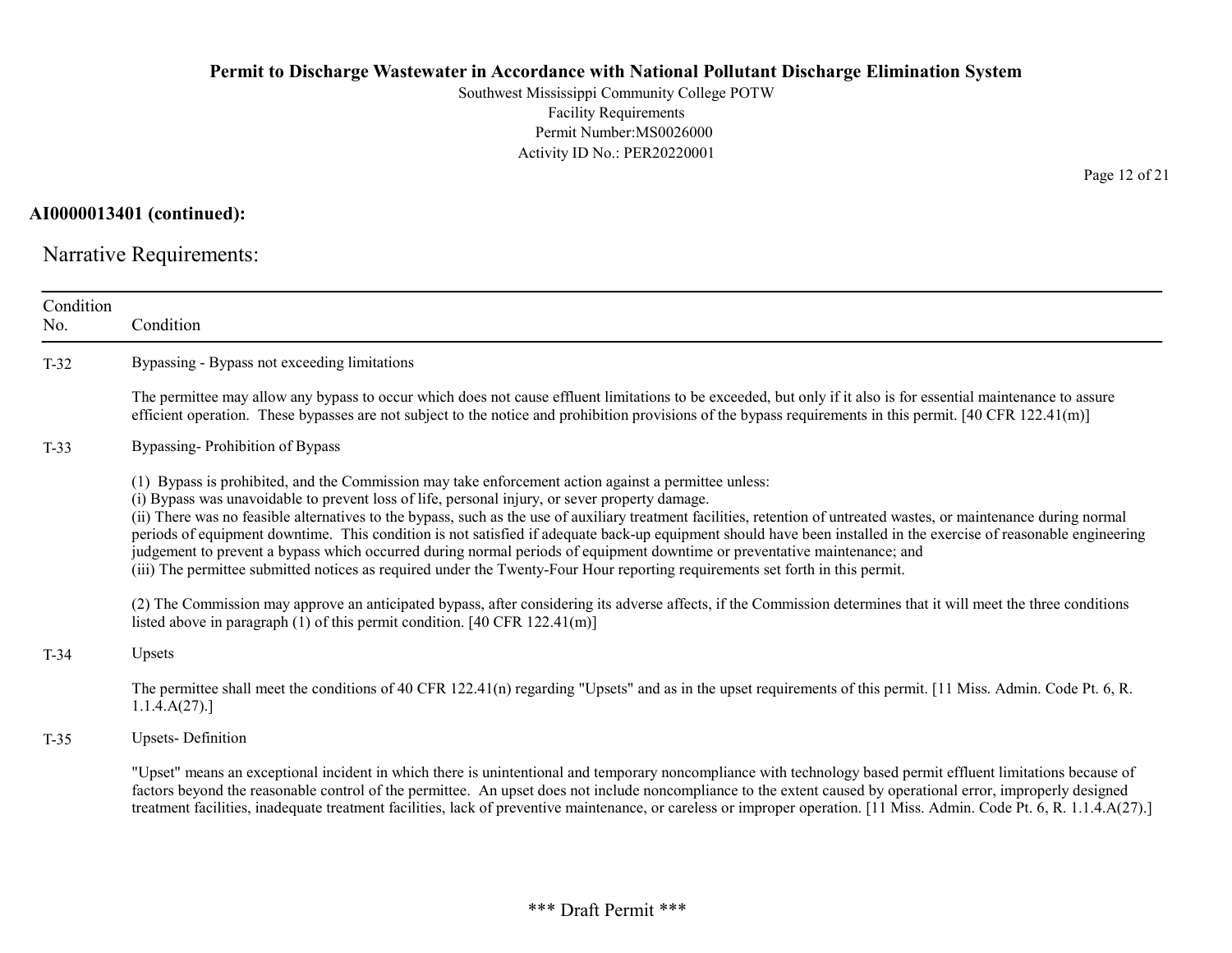Southwest Mississippi Community College POTW Facility Requirements Permit Number:MS0026000 Activity ID No.: PER20220001

AI0000013401 (continued):

Narrative Requirements:

| Condition<br>No. | Condition                                                                                                                                                                                                                                                                                                                                                                                                                                                                                                                |
|------------------|--------------------------------------------------------------------------------------------------------------------------------------------------------------------------------------------------------------------------------------------------------------------------------------------------------------------------------------------------------------------------------------------------------------------------------------------------------------------------------------------------------------------------|
| $T-36$           | Upsets - Effect of an Upset                                                                                                                                                                                                                                                                                                                                                                                                                                                                                              |
|                  | An upset constitutes an affirmative defense to an action brought for noncompliance with such technology based permit effluent limitations if the "conditions"<br>necessary for demonstration of upset" requirements of this permit are met. Any determination made during administrative review of claims that noncompliance was<br>caused by upset, and before an action for noncompliance, shall not constitute final administrative action subject to judicial review. [11 Miss. Admin. Code Pt. 6,<br>R.1.1.4.A(27). |
| $T-37$           | Upsets - Conditions necessary for demonstration of upset                                                                                                                                                                                                                                                                                                                                                                                                                                                                 |
|                  | A permittee who wishes to establish the affirmative defense of upset shall demonstrate, through properly signed contemporaneous operating logs, or other relevant<br>evidence that:                                                                                                                                                                                                                                                                                                                                      |
|                  | $(1)$ An upset occurred and that the permittee can identify the cause(s) of the upset;<br>(2) The permitted facility was at the time being properly operated;<br>(3) The permittee submitted notice of the upset as required in 40 CFR 122.41(L)(6)(ii)(B)(24-hour notice of noncompliance); and<br>(4) The permittee complied with any remedial measures required under 40 CFR 122.41(d) (Duty to Mitigate). [11 Miss. Admin. Code Pt. 6, R.1.1.4.A(27).]                                                               |
| $T-38$           | Upsets - Burden of proof                                                                                                                                                                                                                                                                                                                                                                                                                                                                                                 |
|                  | In any enforcement proceeding the permittee seeking to establish the occurrence of an upset has the burden of proof. [11 Miss. Admin. Code Pt. 6, R. 1.1.4.A(27).]                                                                                                                                                                                                                                                                                                                                                       |
| $T-39$           | <b>Removed Substances</b>                                                                                                                                                                                                                                                                                                                                                                                                                                                                                                |
|                  | Solids, sludges, filter backwash, or other residuals removed in the course of treatment or control of wastewater shall be disposed of in a manner such as to prevent<br>such materials from entering State waters and in a manner consistent with the Mississippi Solid Waste Disposal Act, the Federal Resource Conservation and<br>Recovery Act, and the Mississippi Water Pollution Control Act. [11 Miss. Admin. Code Pt. 6, R. 1.1.4.A(21).]                                                                        |

Page 13 of 21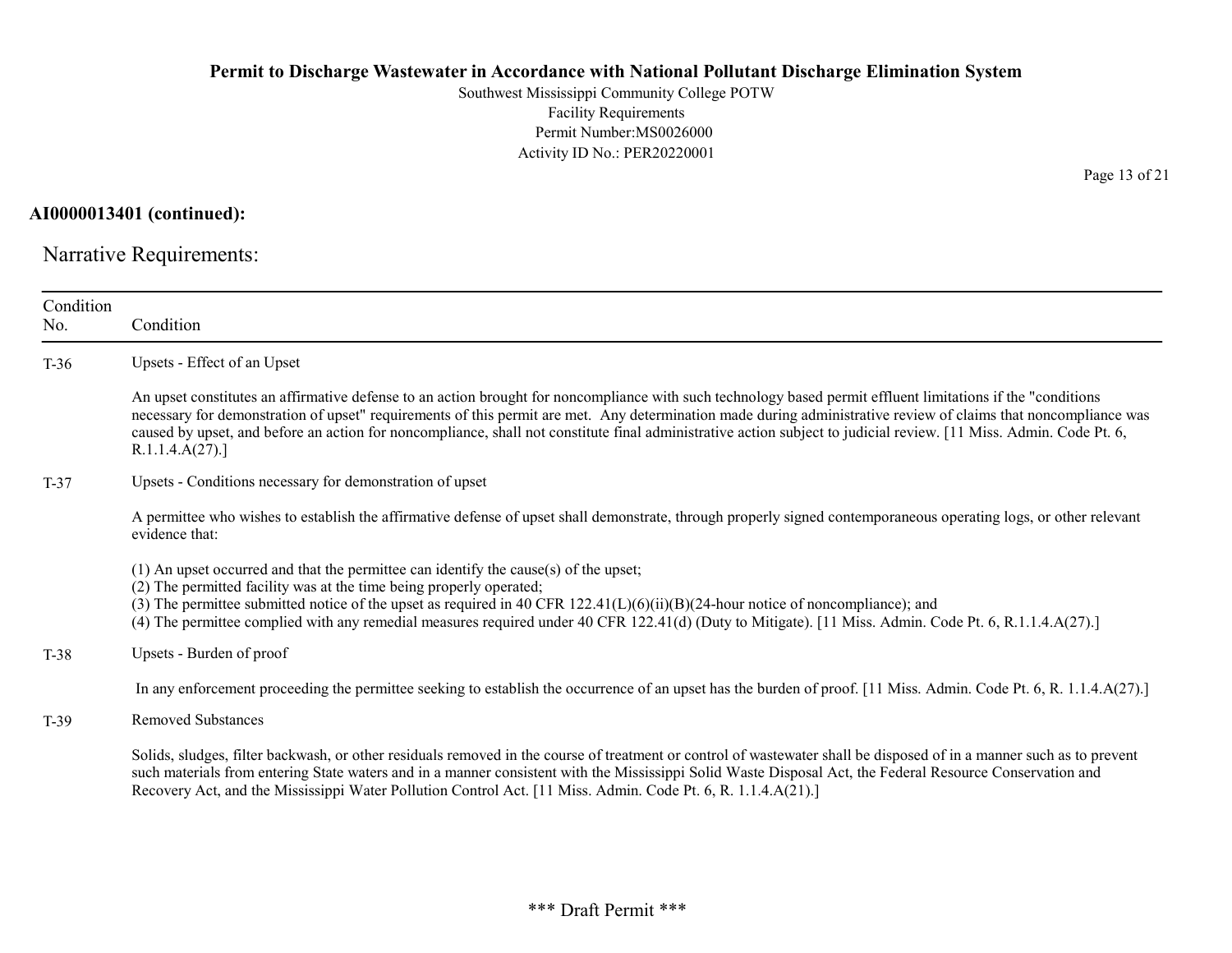Southwest Mississippi Community College POTW Facility Requirements Permit Number:MS0026000 Activity ID No.: PER20220001

AI0000013401 (continued):

Narrative Requirements:

| Condition<br>No. | Condition                                                                                                                                                                                                                                                                                                                                                                                                                                                                                                                                                                                                                                  |
|------------------|--------------------------------------------------------------------------------------------------------------------------------------------------------------------------------------------------------------------------------------------------------------------------------------------------------------------------------------------------------------------------------------------------------------------------------------------------------------------------------------------------------------------------------------------------------------------------------------------------------------------------------------------|
| $T-40$           | Power Failures                                                                                                                                                                                                                                                                                                                                                                                                                                                                                                                                                                                                                             |
|                  | If electric power is required, in order to maintain compliance with the conditions and prohibitions of the permit, the permittee shall either:                                                                                                                                                                                                                                                                                                                                                                                                                                                                                             |
|                  | (1) Provide an alternative power source to operate the wastewater control facilities; or, if such alternative power source is not in existence, and no date for its<br>implementation appears in the permit,<br>(2) Halt, reduce, or otherwise control production and/or all wastewater flows upon reduction, loss, or failure of the primary source of power to the wastewater<br>control facilities. [11 Miss. Admin. Code Pt. 6, R. 1.1.4.A(22).)]                                                                                                                                                                                      |
| $T-41$           | Inspection and Entry                                                                                                                                                                                                                                                                                                                                                                                                                                                                                                                                                                                                                       |
|                  | The permittee shall allow any authorized Commission representative to enter the permittee's premises at any reasonable time, to have access to and copy any<br>applicable records, to inspect process facilities, treatment works, monitoring methods or equipment or to take samples, as authorized by Section 49-17-21 of the<br>Code. In the event of investigation during an emergency response action, a reasonable time shall be any time of the day or night. Follow-up investigations<br>subsequent to the conclusion of the emergency event shall be conducted at reasonable times. [11 Miss. Admin. Code Pt. 6, R. 1.1.4.A(17).] |
| $T-42$           | Transfer of Ownership or Control                                                                                                                                                                                                                                                                                                                                                                                                                                                                                                                                                                                                           |
|                  | This permit is not transferable to any person without proper modification of this permit following procedures found in [11 Miss. Admin. Code Pt. 6, R. 1.1.5.C.]                                                                                                                                                                                                                                                                                                                                                                                                                                                                           |
| $T-43$           | <b>Signatory Requirements</b>                                                                                                                                                                                                                                                                                                                                                                                                                                                                                                                                                                                                              |
|                  | All applications, reports, or information submitted to the Permit Board shall be signed and certified. [11 Miss. Admin. Code Pt. 6, R. 1.1.2.C.]                                                                                                                                                                                                                                                                                                                                                                                                                                                                                           |

Page 14 of 21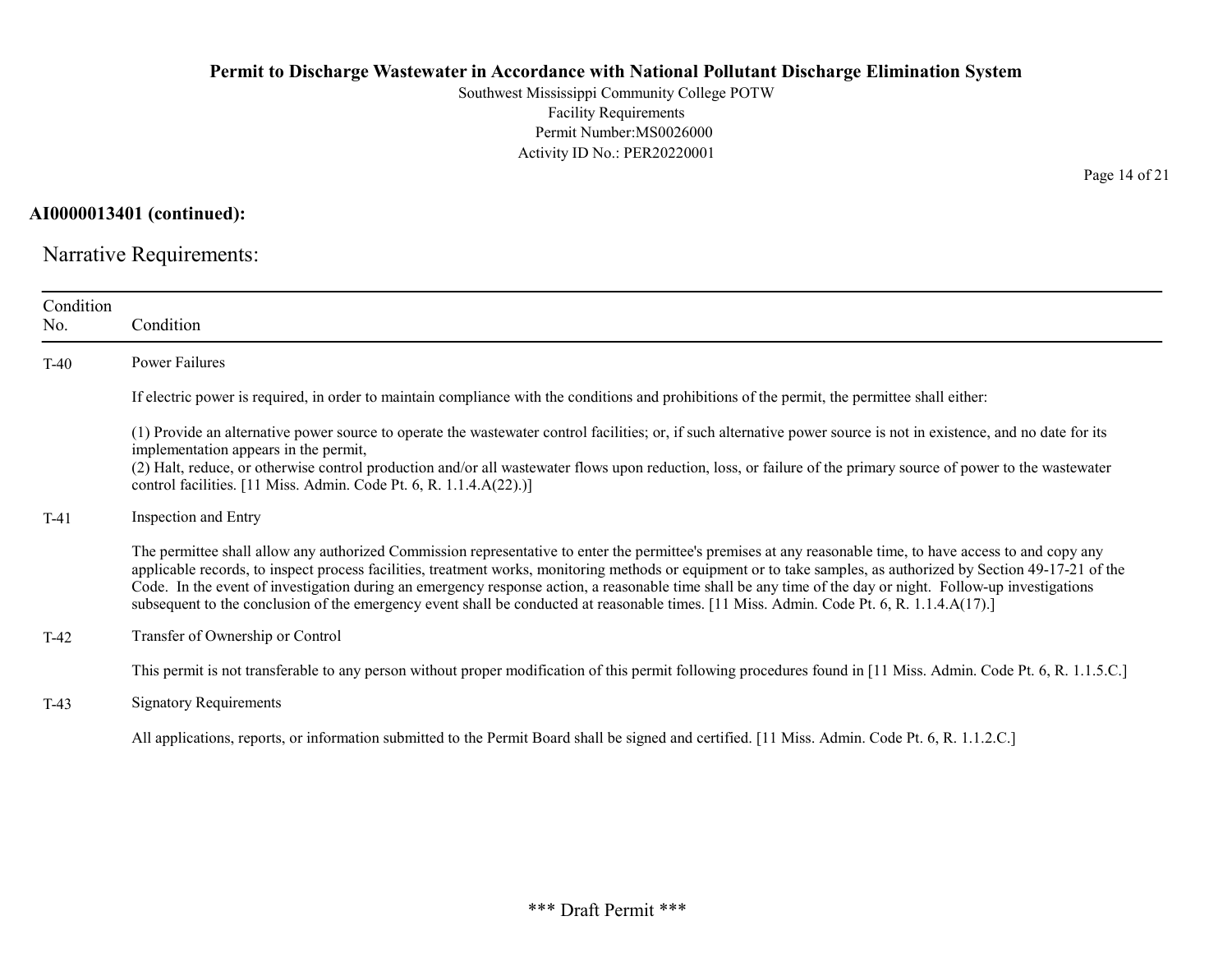Southwest Mississippi Community College POTW Facility Requirements Permit Number:MS0026000 Activity ID No.: PER20220001

AI0000013401 (continued):

Narrative Requirements:

| Condition<br>No. | Condition                                                                                                                                                                                                                                                                                                                                                                                                                                                                                                                                                                                                                                                                                                                                                                                                                                                                                                                                                                                                                                                                                                                                      |
|------------------|------------------------------------------------------------------------------------------------------------------------------------------------------------------------------------------------------------------------------------------------------------------------------------------------------------------------------------------------------------------------------------------------------------------------------------------------------------------------------------------------------------------------------------------------------------------------------------------------------------------------------------------------------------------------------------------------------------------------------------------------------------------------------------------------------------------------------------------------------------------------------------------------------------------------------------------------------------------------------------------------------------------------------------------------------------------------------------------------------------------------------------------------|
| $T-44$           | <b>Signatory Requirements - Application Signatures</b>                                                                                                                                                                                                                                                                                                                                                                                                                                                                                                                                                                                                                                                                                                                                                                                                                                                                                                                                                                                                                                                                                         |
|                  | All permit applications shall be signed as follows:                                                                                                                                                                                                                                                                                                                                                                                                                                                                                                                                                                                                                                                                                                                                                                                                                                                                                                                                                                                                                                                                                            |
|                  | (1) For a corporation: by a responsible corporate officer. For the purpose of this Section, a responsible corporate officer means: (i) a president, secretary, treasurer<br>or vice president of the corporation in charge of a principal business function, or any other person who performs similar policy - or decision-making function for the<br>corporation, or (ii) the manager of one or more manufacturing, production, or operating facilities provided, the manager is authorized to make management<br>decisions which govern the operation of the regulated facility including having the explicit or implicit duty of making major capital investment recommendations,<br>and initiating and directing other comprehensive measures to assure long term environmental compliance with environmental laws and regulations; the manager can<br>ensure that the necessary systems are established or actions taken to gather complete and accurate information for permit application requirements; and where<br>authority to sign documents has been assigned or delegated to the manager in accordance with corporate procedures. |
|                  | (2) For a partnership or sole proprietorship: by a general partner or the proprietor, respectively; or                                                                                                                                                                                                                                                                                                                                                                                                                                                                                                                                                                                                                                                                                                                                                                                                                                                                                                                                                                                                                                         |
|                  | (3) For a municipality, State, Federal, or other public agency: by either a principal executive officer or ranking elected official. [11 Miss. Admin. Code Pt. 6, R.<br>1.1.2.C.]                                                                                                                                                                                                                                                                                                                                                                                                                                                                                                                                                                                                                                                                                                                                                                                                                                                                                                                                                              |
| $T-45$           | Signatory Requirements - Reports and Other Information                                                                                                                                                                                                                                                                                                                                                                                                                                                                                                                                                                                                                                                                                                                                                                                                                                                                                                                                                                                                                                                                                         |
|                  | All reports required by the permit and other information requested by the Permit Board shall be signed by a person described by the application signature<br>requirements in this permit or by a duly authorized representative of that person. A person is a duly authorized representative only if:                                                                                                                                                                                                                                                                                                                                                                                                                                                                                                                                                                                                                                                                                                                                                                                                                                          |
|                  | (1) The authorization is made in writing by a person described by the application signature requirements;<br>(2) The authorization specifies either an individual or a position having responsibility for the overall operation of the regulated facility or activity, such as the<br>position of plant manager, operator of a well or a well field, superintendent, position having overall responsibility for environmental matters for the company. (A<br>duly authorized representative may thus be either a named individual or any individual occupying a named position.); and<br>(3) The written authorization is submitted to the Permit Board. [11 Miss. Admin. Code Pt. 6, R. 1.1.2.C.]                                                                                                                                                                                                                                                                                                                                                                                                                                             |

Page 15 of 21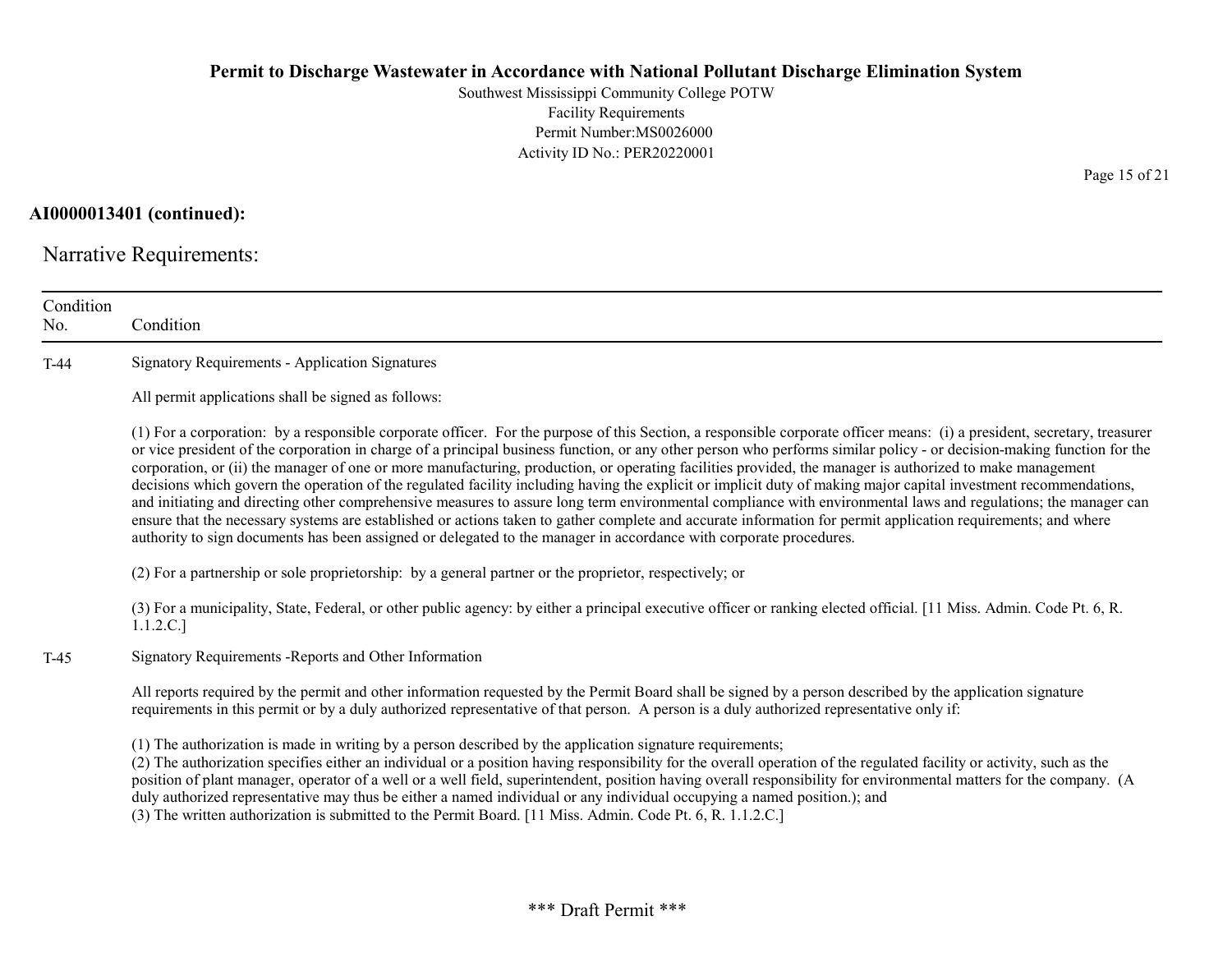Southwest Mississippi Community College POTW Facility Requirements Permit Number:MS0026000 Activity ID No.: PER20220001

AI0000013401 (continued):

Narrative Requirements:

| Condition<br>No. | Condition                                                                                                                                                                                                                                                                                                                                                                                                                                                                                                                                                                                                                                                                                                                |
|------------------|--------------------------------------------------------------------------------------------------------------------------------------------------------------------------------------------------------------------------------------------------------------------------------------------------------------------------------------------------------------------------------------------------------------------------------------------------------------------------------------------------------------------------------------------------------------------------------------------------------------------------------------------------------------------------------------------------------------------------|
| $T-46$           | Signatory Requirements - Changes to Authorization                                                                                                                                                                                                                                                                                                                                                                                                                                                                                                                                                                                                                                                                        |
|                  | If an authorization under the signatory requirements of this permit is no longer accurate because a different individual or position has responsibility for the overall<br>operation of the facility, a new authorization satisfying the signatory requirements of this permit must be submitted to the Permit Board prior to or together with any<br>reports, information, or applications. [11 Miss. Admin. Code Pt. 6, R. 1.1.2.C.]                                                                                                                                                                                                                                                                                   |
| $T-47$           | <b>Signatory Requirements - Certification</b>                                                                                                                                                                                                                                                                                                                                                                                                                                                                                                                                                                                                                                                                            |
|                  | Any person signing a document under the signatory requirements stated in this permit shall make the following certification:                                                                                                                                                                                                                                                                                                                                                                                                                                                                                                                                                                                             |
|                  | "I certify under penalty of law that this document and all attachments were prepared under the direction or supervision in accordance with a system designed to<br>assure that qualified personnel properly gather and evaluate the information submitted. Based on my inquiry of the person or persons who manage the system, or<br>those persons directly responsible for gathering the information, the information submitted is, to the best of my knowledge and belief, true, accurate, and complete.<br>I am aware that there are significant penalties for submitting false information, including the possibility of fine and imprisonment for knowing violations." [11 Miss.<br>Admin. Code Pt. 6, R. 1.1.2.C.] |
| $T-48$           | Availability of Records<br>Except for information deemed to be confidential under the Mississippi Code Ann. 49-17-39 and 40 CFR 123.41, file information relating to this permit shall be<br>made available for public inspection and copying during normal business hours at the office of the Department of Environmental Quality in Jackson, Mississippi.<br>Written request must be provided in accordance with policies developed by the Commission and must state, specifically, records proposed for review, date proposed<br>for review and copying requirements. [11 Miss. Admin. Code Pt. 6, R. 1.1.3.E.]                                                                                                      |
| $T-49$           | Duty to Provide Information                                                                                                                                                                                                                                                                                                                                                                                                                                                                                                                                                                                                                                                                                              |
|                  | The permittee shall furnish to the Permit Board within a reasonable time any relevant information which the Permit Board may request to determine whether cause<br>exists for modifying, revoking and reissuing, or terminating the permit, or to determine compliance with the permit. The permittee shall also furnish to the Permit<br>Board upon request, copies of records required to be kept by the permit. [11 Miss. Admin. Code Pt. 6, R. 1.1.4.A(16).]                                                                                                                                                                                                                                                         |

Page 16 of 21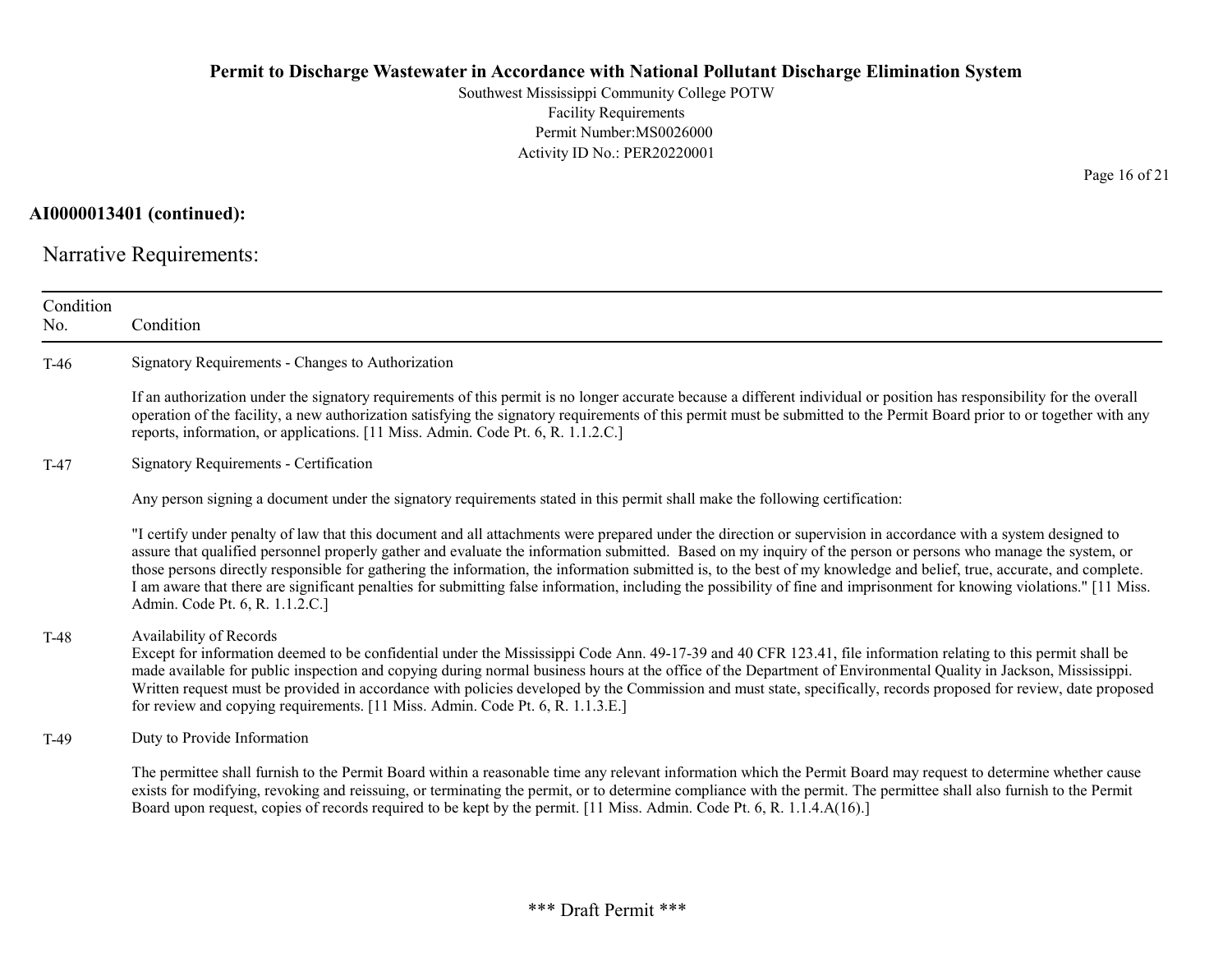Southwest Mississippi Community College POTW Facility Requirements Permit Number:MS0026000 Activity ID No.: PER20220001

AI0000013401 (continued):

Narrative Requirements:

| Condition<br>No. | Condition                                                                                                                                                                                                                                                                                                                                                                                                                                                                                                                                                                                                                                                                            |
|------------------|--------------------------------------------------------------------------------------------------------------------------------------------------------------------------------------------------------------------------------------------------------------------------------------------------------------------------------------------------------------------------------------------------------------------------------------------------------------------------------------------------------------------------------------------------------------------------------------------------------------------------------------------------------------------------------------|
| $T-50$           | Toxic Pollutants                                                                                                                                                                                                                                                                                                                                                                                                                                                                                                                                                                                                                                                                     |
|                  | The permittee shall comply with any toxic effluent standard or prohibition (including any schedule of compliance specified in such effluent standard or prohibition)<br>established under Section 307(a) of the Federal Water Pollution Control Act. [11 Miss. Admin. Code Pt. 6, R. 1.1.4.A(26).]                                                                                                                                                                                                                                                                                                                                                                                   |
| $T-51$           | Toxic Pollutants Notification Requirements                                                                                                                                                                                                                                                                                                                                                                                                                                                                                                                                                                                                                                           |
|                  | The permittee shall comply with the applicable provisions of 40 CFR 122.42. [11 Miss. Admin. Code Pt. 6, R. 1.1.4.A(26).]                                                                                                                                                                                                                                                                                                                                                                                                                                                                                                                                                            |
| $T-52$           | Civil and Criminal Liability                                                                                                                                                                                                                                                                                                                                                                                                                                                                                                                                                                                                                                                         |
|                  | (1) Any person who violates a term, condition or schedule of compliance contained within this permit or the Mississippi Water Pollution Control Law is subject to<br>the actions defined by law.<br>(2) Except as provided in permit conditions on "Bypassing" and "Upsets", nothing in this permit shall be construed to relieve the permittee from civil or criminal<br>penalties for noncompliance.<br>(3) It shall not be the defense of the permittee in an enforcement action that it would have been necessary to halt or reduce the permitted activity in order to maintain<br>compliance with the conditions of this permit. [11 Miss. Admin. Code Pt. 6, R. 1.1.4.A(24).)] |
| $T-53$           | Oil and Hazardous Substance Liability                                                                                                                                                                                                                                                                                                                                                                                                                                                                                                                                                                                                                                                |
|                  | Nothing in this permit shall be construed to preclude the institution of any legal action or relieve the permittee from any responsibilities, liabilities, or penalties to<br>which the permittee is or may be subject to under Section 311 of the Federal Water Pollution Control Act and applicable provisions under Mississippi Law<br>pertaining to transportation, storage, treatment, or spillage of oil or hazardous substances. [11 Miss. Admin. Code Pt. 6, R. 1.1.4.A(23).]                                                                                                                                                                                                |
| $T-54$           | Property Rights                                                                                                                                                                                                                                                                                                                                                                                                                                                                                                                                                                                                                                                                      |
|                  | The issuance of this permit does not convey any property rights in either real or personal property, or any exclusive privileges, nor does it authorize any injury to<br>private property or any invasion of personal rights, nor any infringement of Federal, State, or local laws or regulations. [11 Miss. Admin. Code Pt. 6, R. 1.1.5.<br>E.                                                                                                                                                                                                                                                                                                                                     |

Page 17 of 21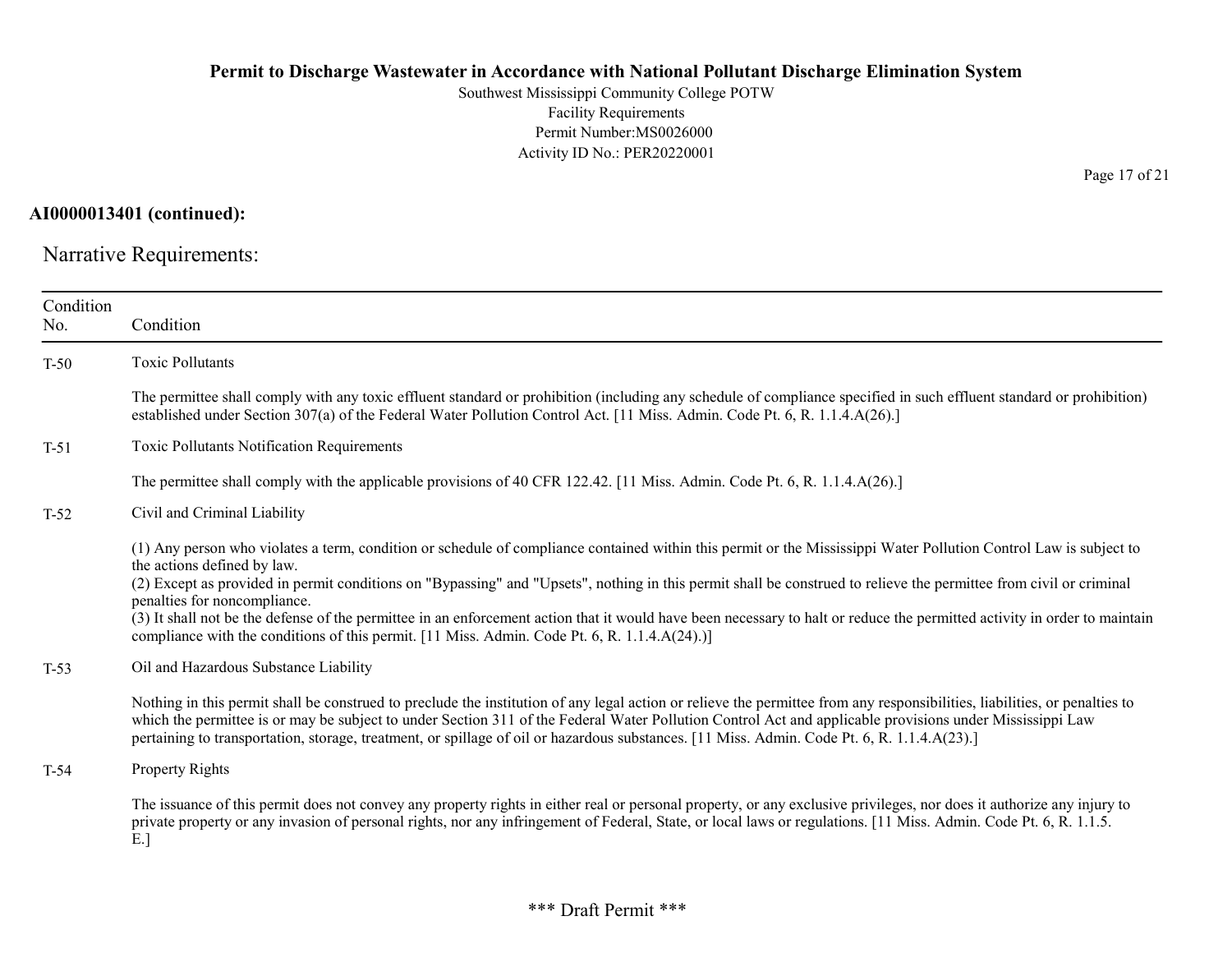Southwest Mississippi Community College POTW Facility Requirements Permit Number:MS0026000 Activity ID No.: PER20220001

AI0000013401 (continued):

Narrative Requirements:

| Condition<br>No. | Condition                                                                                                                                                                                                                                                                                                                                                                                                                                                                                                                                                                                                                                                                                                                                                                                                                                                                                                                                                             |
|------------------|-----------------------------------------------------------------------------------------------------------------------------------------------------------------------------------------------------------------------------------------------------------------------------------------------------------------------------------------------------------------------------------------------------------------------------------------------------------------------------------------------------------------------------------------------------------------------------------------------------------------------------------------------------------------------------------------------------------------------------------------------------------------------------------------------------------------------------------------------------------------------------------------------------------------------------------------------------------------------|
| $T-55$           | Severability                                                                                                                                                                                                                                                                                                                                                                                                                                                                                                                                                                                                                                                                                                                                                                                                                                                                                                                                                          |
|                  | The provisions of this permit are severable. If any provision of this permit, or the application of any provision of this permit to any circumstances, is challenged or<br>held invalid, the validity of the remaining permit provisions and/or portions thereof or their application to other persons or sets of circumstances, shall not be<br>affected thereby. [11 Miss. Admin. Code Pt. 6, R. 1.1.4.A(25).]                                                                                                                                                                                                                                                                                                                                                                                                                                                                                                                                                      |
| $T-56$           | Protection of Confidential Information                                                                                                                                                                                                                                                                                                                                                                                                                                                                                                                                                                                                                                                                                                                                                                                                                                                                                                                                |
|                  | (1) Pursuant to Miss. Code Ann. '49-17-39 and 40 CFR 123.41, the Permit Board shall make available to the public all information contained on any form and all<br>public comments on such information. Effluent data and information concerning air or water quality shall also be made available to the public. Information that is<br>determined by the Commission to be trade secrets shall not be disclosed to the public without prior consent of the source of such information. When a claim of<br>confidentiality is made by a person in accordance with the provisions of Miss. Code Ann. '49-17-39, a recommendation on the questions of confidentiality shall be<br>made by the Commission and forwarded to the Regional Administrator (or his/her designee) of EPA for his concurrence in such determination of confidentiality. [11]<br>Miss. Admin. Code Pt. 6, R. 1.1.3.F.]                                                                            |
| $T-57$           | Protection of Confidential Information-continued                                                                                                                                                                                                                                                                                                                                                                                                                                                                                                                                                                                                                                                                                                                                                                                                                                                                                                                      |
|                  | (2) A copy of a State, UIC, or NPDES permit application, public notice, fact sheet, draft permit and other forms relating thereto, including written public comment<br>and other reports, files and information relating to the application not classified as confidential information by the Commission pursuant to part (1) of this<br>requirement, shall be available for public inspection and copying during normal business hours at the office of the Department in Jackson, Mississippi. [11 Miss.<br>Admin. Code Pt. 6, R. 1.1.3.F.]                                                                                                                                                                                                                                                                                                                                                                                                                         |
| $T-58$           | Protection of Confidential Information-continued                                                                                                                                                                                                                                                                                                                                                                                                                                                                                                                                                                                                                                                                                                                                                                                                                                                                                                                      |
|                  | (3) Upon determination by the Commission that information submitted by a permit applicant is entitled to protection against disclosure as trade secrets, the<br>information shall be so labeled and otherwise handled as confidential. Copies of the information and a notice of the Commission's action shall be forwarded to the<br>Regional Administrator (or his/her designee). In making its determination of entitlement to protection as a trade secret, the Commission shall follow the procedure<br>set forth in Miss. Code Ann. ' 49-17-39. In the event the Commission denies the claim of confidentiality, the applicant shall have, upon notification thereof, the right<br>to appeal the Commission's determination in the same manner provided for other orders of the Commission. No disclosure, except to EPA, shall be allowed until<br>any appeal from the determination of the Commission is completed. [11 Miss. Admin. Code Pt. 6, R. 1.1.3.F.] |

Page 18 of 21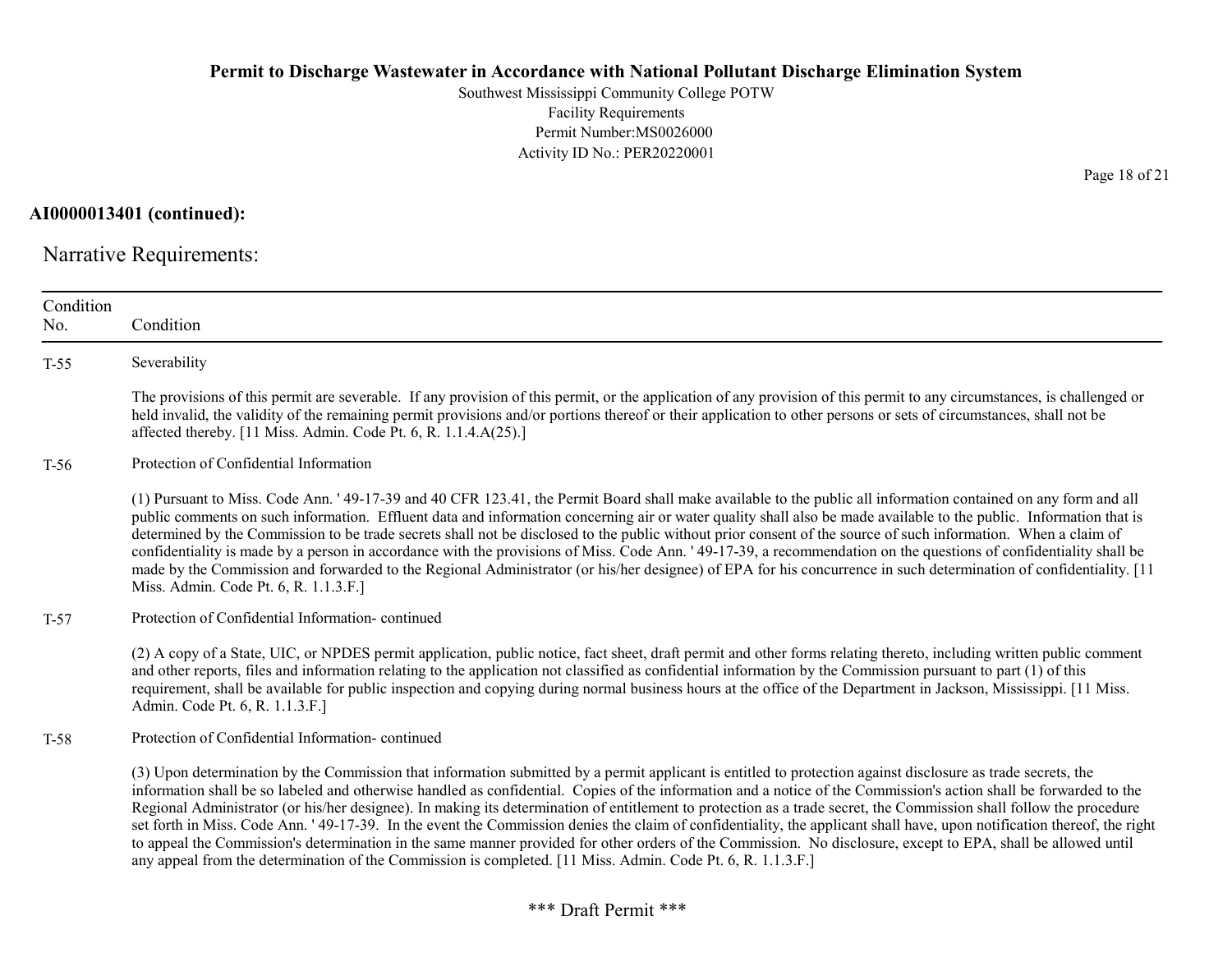Southwest Mississippi Community College POTW Facility Requirements Permit Number:MS0026000 Activity ID No.: PER20220001

AI0000013401 (continued):

Narrative Requirements:

| Condition<br>No. | Condition                                                                                                                                                                                                                                                                                                                                                                                                                                                                                                                                                                                                                                                                                                                                                                                                                                                                                                                                          |
|------------------|----------------------------------------------------------------------------------------------------------------------------------------------------------------------------------------------------------------------------------------------------------------------------------------------------------------------------------------------------------------------------------------------------------------------------------------------------------------------------------------------------------------------------------------------------------------------------------------------------------------------------------------------------------------------------------------------------------------------------------------------------------------------------------------------------------------------------------------------------------------------------------------------------------------------------------------------------|
| $T-59$           | Spill Prevention and Best Management Plans                                                                                                                                                                                                                                                                                                                                                                                                                                                                                                                                                                                                                                                                                                                                                                                                                                                                                                         |
|                  | Any permittee which has above ground bulk storage capacity, of more than 1320 gallons or any single container with a capacity greater than 660 gallons, of<br>materials and/or liquids (including but not limited to, all raw, finished and/or waste material) with chronic or acute potential for pollution impact on waters of the<br>State and not subject to Mississippi Hazardous Waste Management Regulations or 40 CFR 112 (Oil Pollution Prevention) regulations shall provide secondary<br>containment as found in 40 CFR 112 or equivalent protective measures such as trenches or waterways which would conduct any tank releases to a permitted<br>treatment system or sufficient equalization or treatment capacity needed to prevent chronic/acute pollution impact. [11 Miss. Admin. Code Pt. 6, R. 1.1.4.A(12)(a).]                                                                                                                |
| $T-60$           | Reopener Clause                                                                                                                                                                                                                                                                                                                                                                                                                                                                                                                                                                                                                                                                                                                                                                                                                                                                                                                                    |
|                  | This permit shall be modified, or alternately, revoked and reissued, to comply with any applicable effluent standard, limitation or storm water regulation issued or<br>approved under Section $301(b)(2)(C)$ , and (D), $304(b)(2)$ , $307(a)(2)$ and $402(p)$ of the Federal Water Pollution Control Act if the effluent standard, limitation or<br>regulation so issued or approved:                                                                                                                                                                                                                                                                                                                                                                                                                                                                                                                                                            |
|                  | 1. Contains different conditions or is otherwise more stringent than any effluent limitation in the permit; or<br>2. Controls any pollutant not limited in the permit.<br>3. This permit shall be modified to reflect any additional or otherwise more stringent limitations and additional monitoring as determined to be necessary by the<br>results of a Completed TMDL. [11 Miss. Admin. Code Pt. 6, R. 1.1.4.F(1).]                                                                                                                                                                                                                                                                                                                                                                                                                                                                                                                           |
| $T-61$           | <b>Closure Requirements</b>                                                                                                                                                                                                                                                                                                                                                                                                                                                                                                                                                                                                                                                                                                                                                                                                                                                                                                                        |
|                  | Should the permittee decide to permanently close and abandon the premises upon which it operates, it shall provide a Closure Plan to the Permit Board no later than<br>90 days prior to doing so. This Closure Plan shall address how and when all manufactured products, by-products, raw materials, stored chemicals, and solid and<br>liquid waste and residues will be removed from the premises or permanently disposed of on site such that no potential environmental hazard to the waters of the<br>State will be presented. Closure plan(s) submitted to and approved by Mississippi Department of Environmental Quality for compliance with other environmental<br>regulations will satisfy the closure requirements for those items specifically addressed in the closure plan(s) as long as the closure does not present a potential for<br>environmental hazard to waters of the State. [11 Miss. Admin. Code Pt. 6, R. 1.1.4.A(11).] |

Page 19 of 21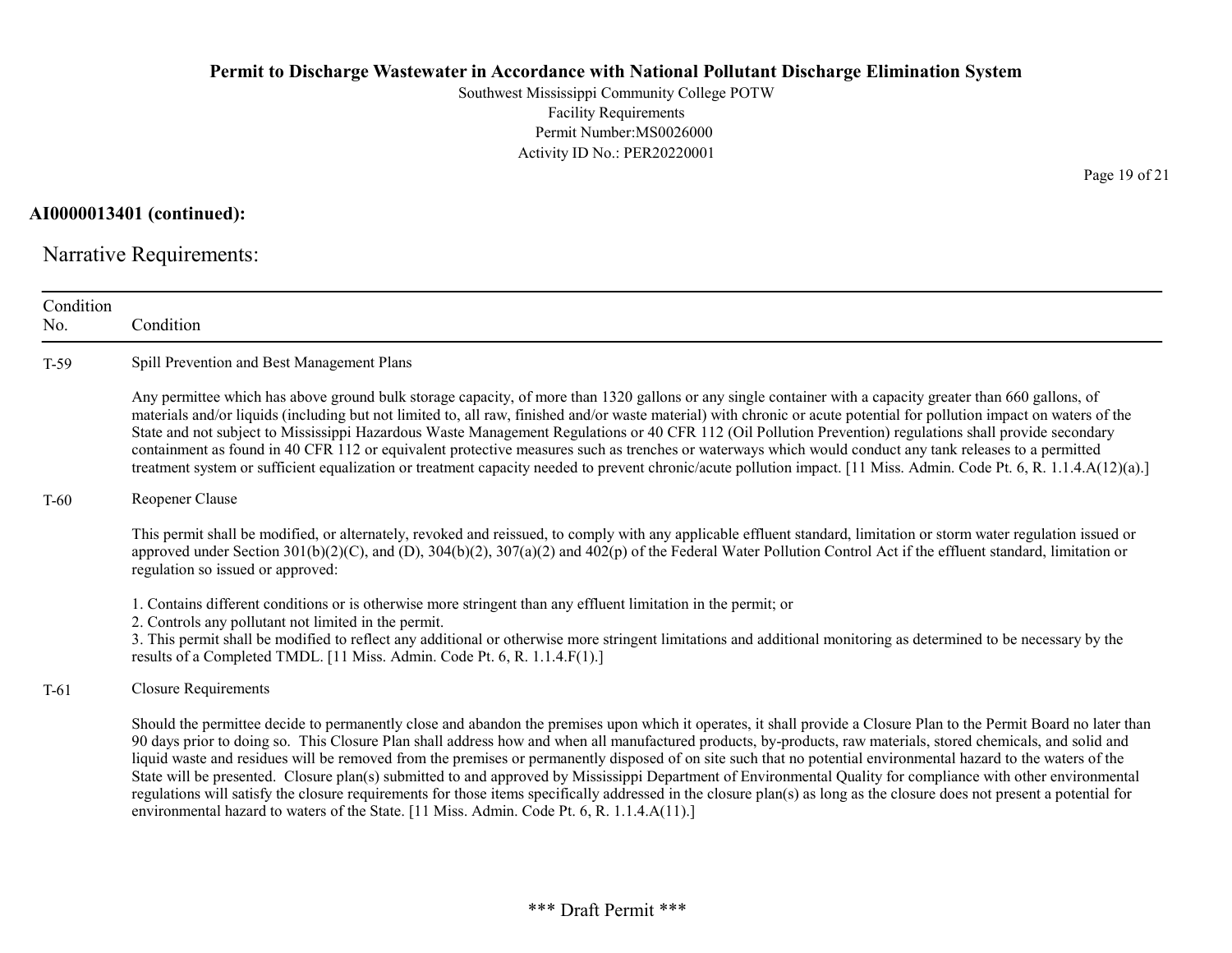Southwest Mississippi Community College POTW Facility Requirements Permit Number:MS0026000 Activity ID No.: PER20220001

AI0000013401 (continued):

Narrative Requirements:

| Condition<br>No. | Condition.                                                                                                                                                                                                                                                                                                                                         |
|------------------|----------------------------------------------------------------------------------------------------------------------------------------------------------------------------------------------------------------------------------------------------------------------------------------------------------------------------------------------------|
| $T-62$           | Permit Actions                                                                                                                                                                                                                                                                                                                                     |
|                  | The permit may be modified, revoked and reissued, or terminated for cause. The filing of a request by the permittee for a permit modification, revocation and<br>reissuance, or termination, or a modification of planned changes or anticipated noncompliance, does not stay any permit condition. [11 Miss. Admin. Code Pt. 6, R.<br>1.1.5.C(5). |

Page 20 of 21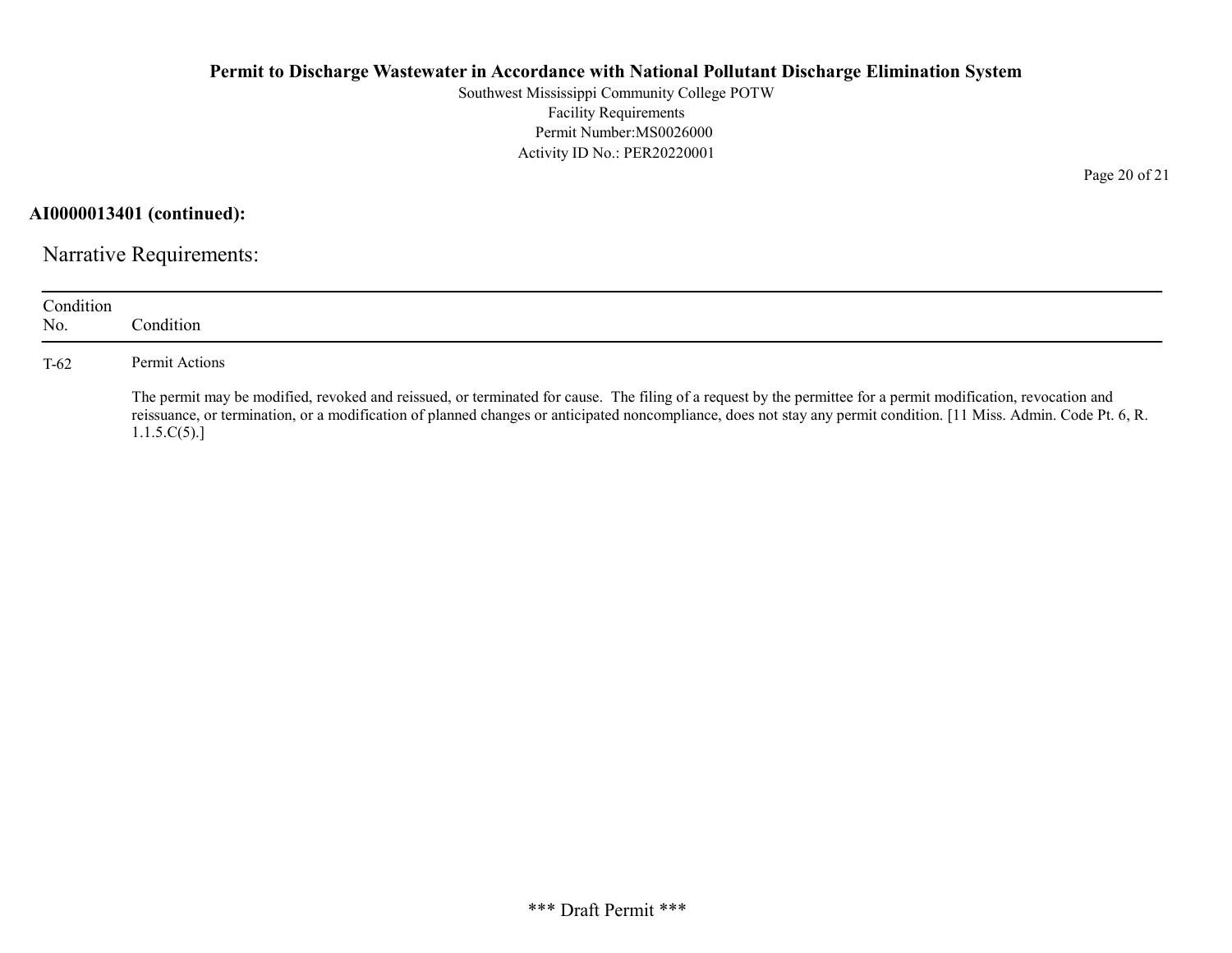Southwest Mississippi Community College POTW Facility Requirements Permit Number:MS0026000 Activity ID No.: PER20220001

RPNT0000000001 (MS0026000-001) Outfall 001 (Domestic Wastewater):

Submittal/Action Requirements:

| Condition<br>No. | Condition                                                                                                                                                                                           |
|------------------|-----------------------------------------------------------------------------------------------------------------------------------------------------------------------------------------------------|
| $S-1$            | The Permittee shall submit analytical results on an annual Discharge Monitoring Report (DMR) : Due annually by the 28th of January. [11 Miss. Admin. Code Pt. 6,<br>Ch. 1, Subch. 1. IV. $A(15)c$ ] |

Page 21 of 21